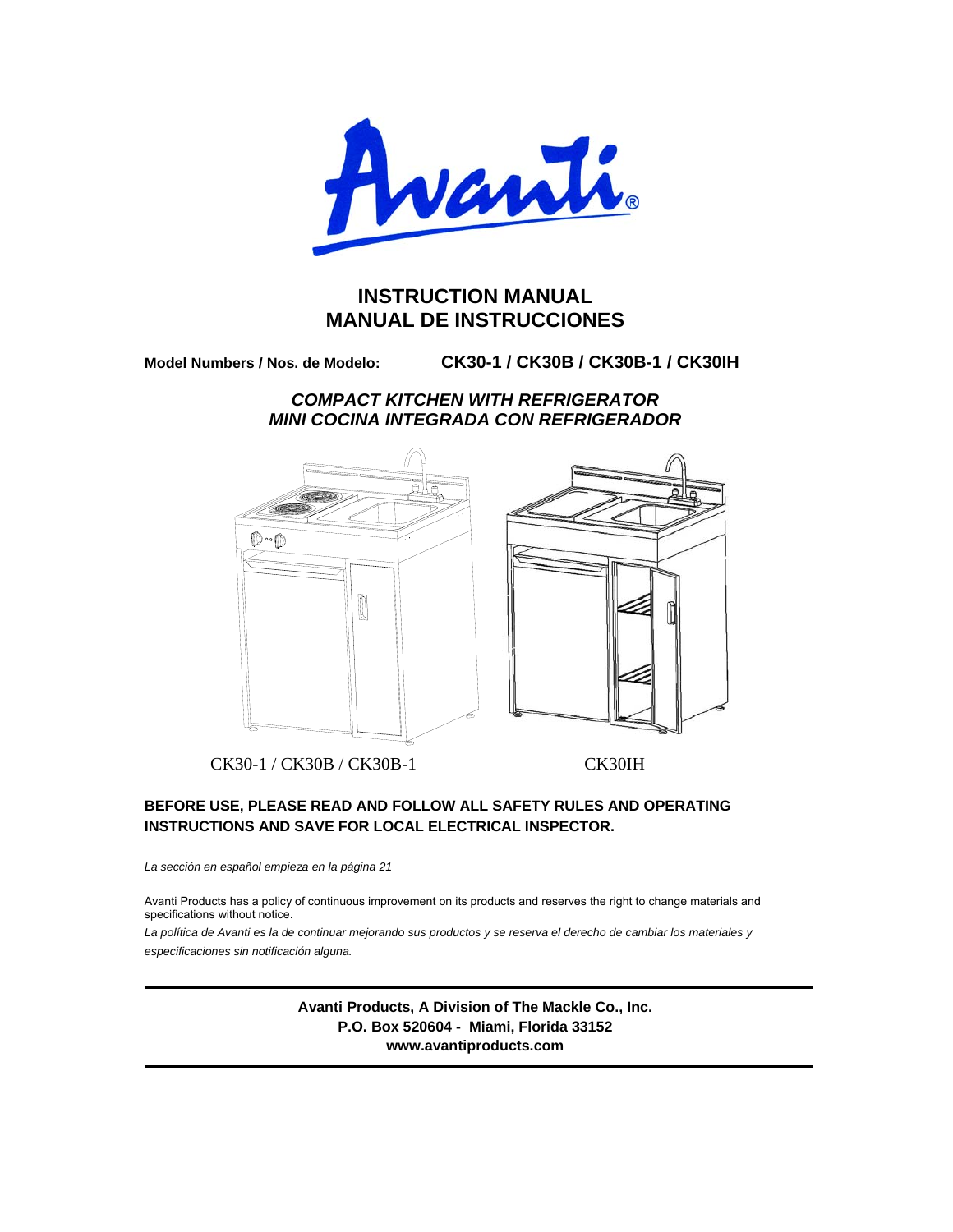# **TABLE OF CONTENTS**

| Help Us Help You                                                    | 3          |
|---------------------------------------------------------------------|------------|
| Parts and Features (CK30-1 / CK30B / CK30B-1)                       | 4          |
| Parts and Features (CK30IH - Only)                                  | 5          |
| <b>Important Safety Instructions</b>                                | 6          |
| Electrical Installation Instructions                                | 7          |
| Installation Instructions                                           | 8          |
| Before Using Your Compact Kitchen                                   | 8          |
| <b>Energy Saving Tips</b>                                           | 8          |
| Installation of Your Compact Kitchen                                | 8          |
| <b>Electrical Connection</b>                                        | 9          |
| <b>Power Supply Connections</b>                                     | 10         |
| Backsplash Installation (CK30-1 - Only)                             | 10         |
| Water Faucet Installation and Water Line Connection                 | 11         |
| Sink Strainer and Water Drain                                       | 11         |
| Installation of Your Refrigerator                                   | 12         |
| Installation of Side Tray (Tray Sold Separately)                    | 12         |
| Operating Your Compact Kitchen                                      | 13         |
| Directions for Use of Electrical Connection                         | 13         |
| <b>Operating Your Refrigerator</b>                                  | 13         |
| Operating Your Burners (CK30-1 / CK30B / CK30B-1)                   | 13         |
| Operating Your Induction Hotplate (CK30IH - Only)                   | $14 - 15$  |
| Care and Maintenance                                                | 16         |
| Cleaning Your Compact Kitchen                                       | 16         |
| Cleaning the Burners and Reflector Bowls (CK30-1 / CK30B / CK30B-1) | 16         |
| Cleaning Your Induction Hotplate                                    | 16         |
| <b>Power Failure</b>                                                | <u> 16</u> |
| <b>Vacation Time</b>                                                | 17         |
| Moving Your Compact Kitchen                                         | 17         |
| Troubleshooting (General)                                           | $17 - 18$  |
| Service for Your Compact Kitchen                                    | 19         |
| Wiring Diagram (CK30-1 / CK30B / CK30B-1)                           | 19         |
| Your Avanti Products Warranty                                       | 20         |
| Instrucciones en Español                                            | $21 - 29$  |
| Registration Information and Registration Card                      | 31         |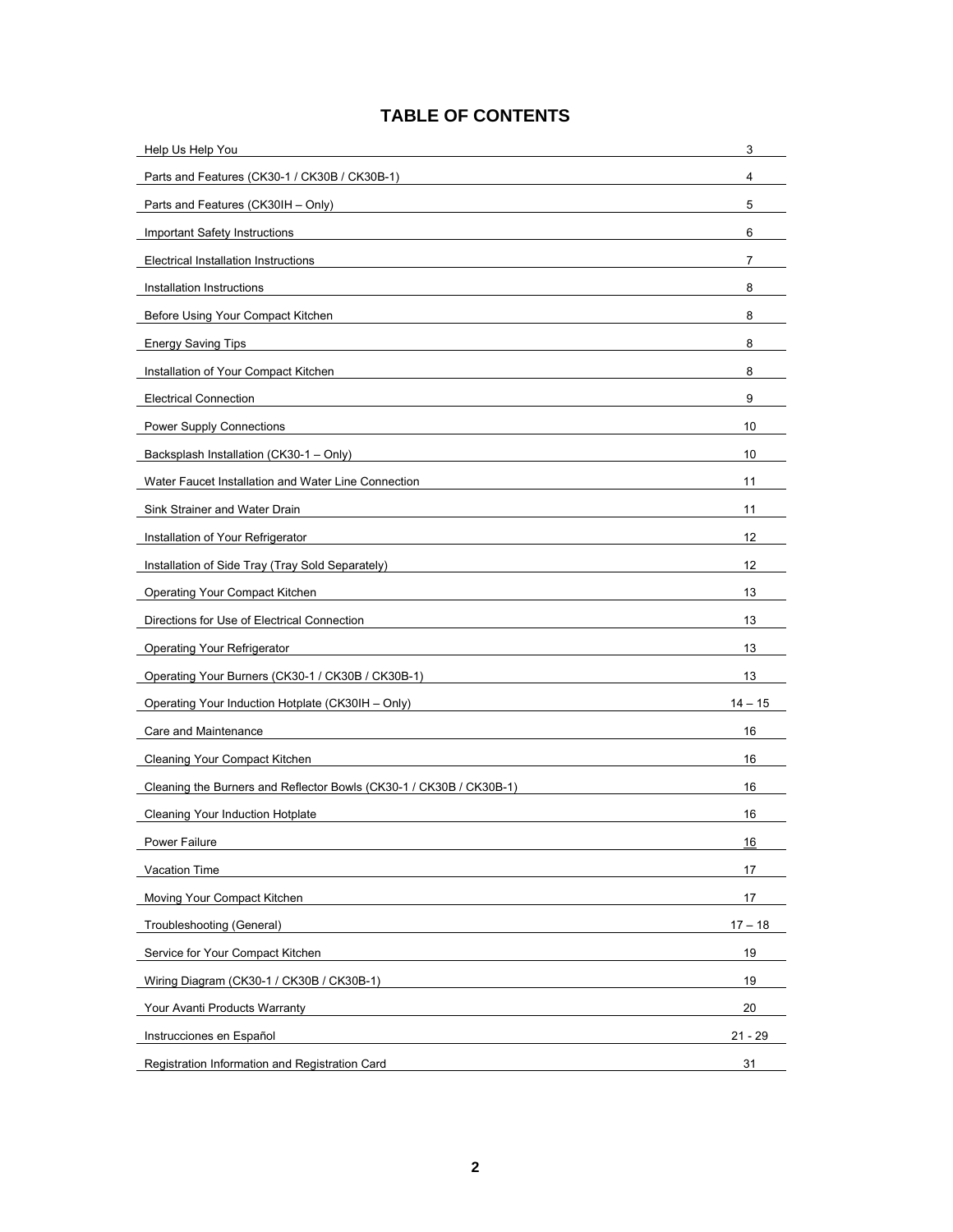# **HELP US HELP YOU...**

### **Read this guide carefully.**

It is intended to help you operate and maintain your new Compact Kitchen properly.

Keep it handy to answer your questions. If you don't understand something or you need more assistance, please call:

#### **Avanti Customer Service 800-220-5570**

Keep proof of original purchase date (such as your sales slip) with this guide to establish the warranty period.

# **CAUTION:**

THE REFRIGERATOR OF COMPACT KITCHEN IS NOT DESIGNED FOR THE STORAGE OF MEDICINE OR OTHER MEDICAL PRODUCTS.

#### **Write down the model and serial numbers.**

You'll find them on a plate located on the rear wall of the Compact Kitchen

\_\_\_\_\_\_\_\_\_\_\_\_\_\_\_\_\_\_\_\_\_\_\_\_\_\_\_\_\_\_\_\_\_\_\_\_

Please write these numbers here:

Date of Purchase

\_\_\_\_\_\_\_\_\_\_\_\_\_\_\_\_\_\_\_\_\_\_\_\_\_\_\_\_\_\_\_\_\_\_\_\_ Model Number

### Serial Number

Use these numbers in any correspondence or service calls concerning your Compact Kitchen

\_\_\_\_\_\_\_\_\_\_\_\_\_\_\_\_\_\_\_\_\_\_\_\_\_\_\_\_\_\_\_\_\_\_\_\_

If you received a damaged Compact Kitchen, immediately contact the dealer (or builder) that sold you the Compact Kitchen

Save time and money. Before you call for service, check the Troubleshooting Guide. It lists causes of minor operating problems that you can correct yourself.

## **IF YOU NEED SERVICE**

We're proud of our service and want you to be pleased. If for some reason you are not happy with the service you receive, here are some steps to follow for further assistance.

FIRST, contact the people who serviced your Compact kitchen. Explain why you are not pleased. In most cases, this will solve the problem.

NEXT, if you are still not pleased, write all the details, including your telephone number, and send it to:

> **Customer Service Avanti Products 10880 NW 30 Street Miami, FL 33172 USA**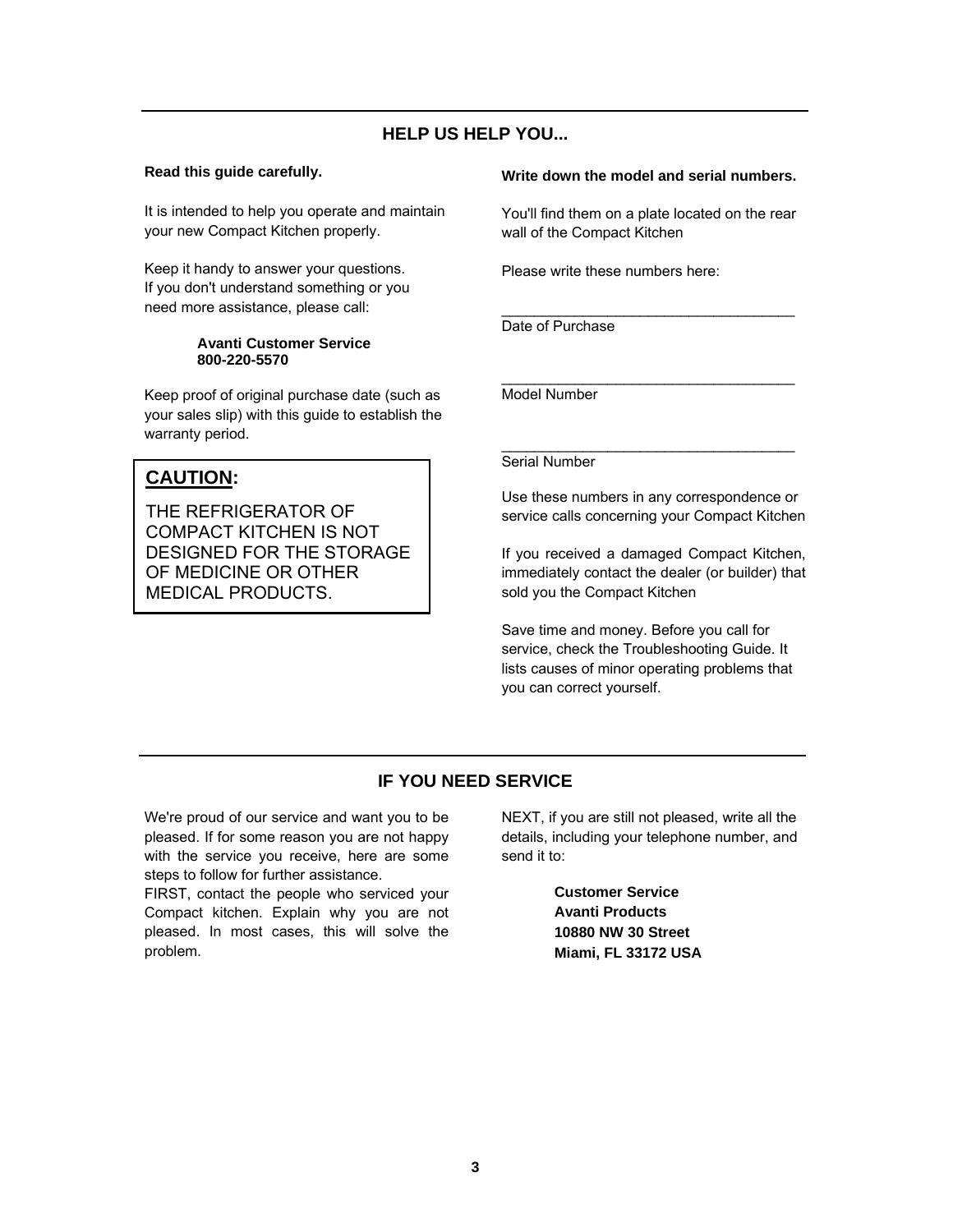# **PARTS AND FEATURES CK30-1 / CK30B / CK30B-1**



- **1. Backsplash**
- **2. Rear Burner (500 Watts)**
- **3. Front Burner (900 Watts)**
- **4. Cook-top**
- **5. Rear Burner Power Switch Knob**
- **6. Rear Burner Indicator**
- **7. Front Burner Indicator**
- **8. Front Burner Power Switch Knob**
- **9. Refrigerator**
- **10. Water Faucet**
- **11. Sink**
- **12. Wire Shelves (2)**
- **13. Cabinet Door with Integrated Handle**
- **14. Leveling Legs**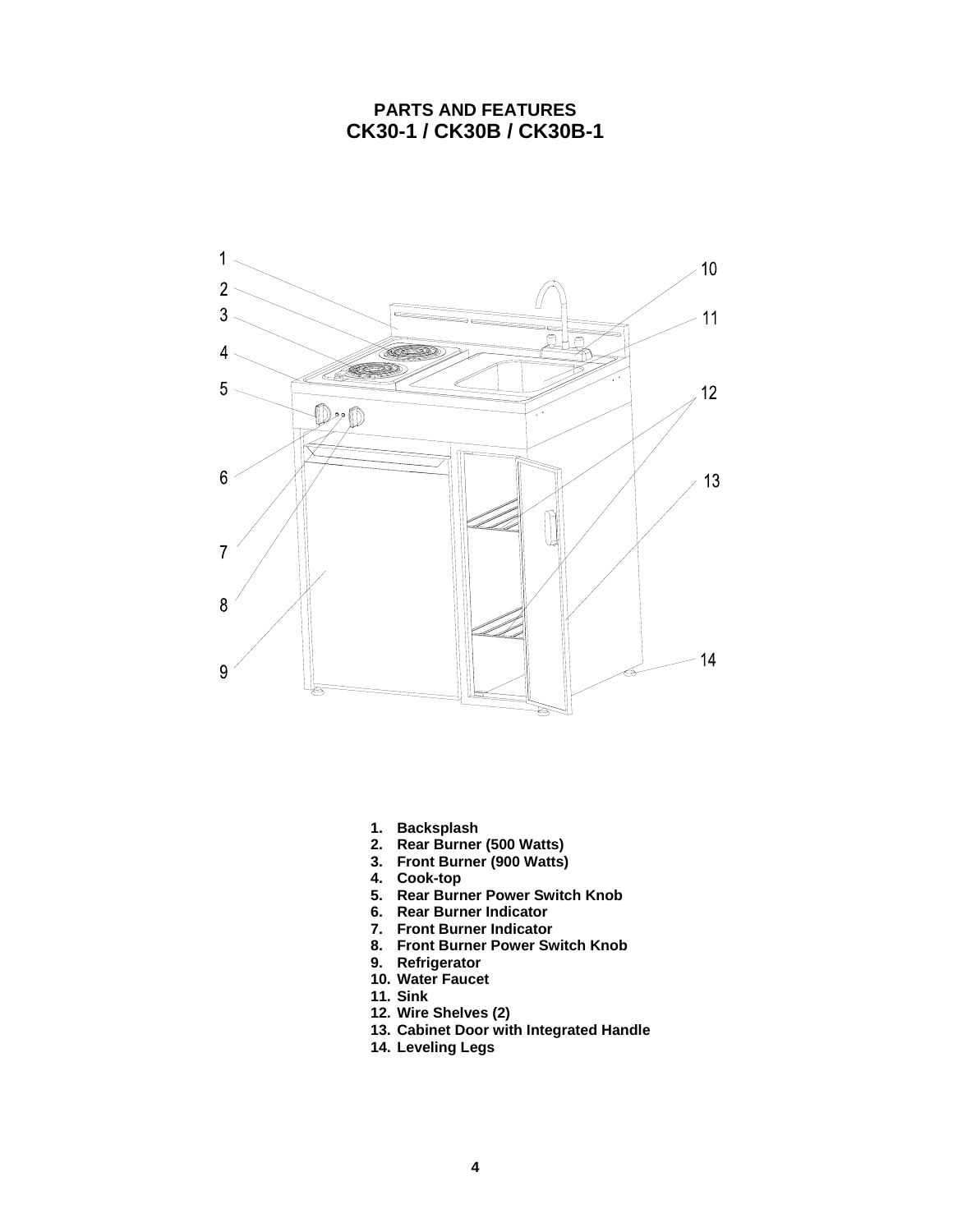# **PARTS AND FEATURES CK30IH**



- **1. Backsplash**
- **2. Induction Hotplate**
- **3. Hotplate Control Panel**
- **4. Cook-top**
- **5. Refrigerator**
- **6. Water Faucet**
- **7. Sink**
- **8. Wire Shelves (2)**
- **9. Cabinet Door with Integrated Handle**
- **10. Leveling Legs**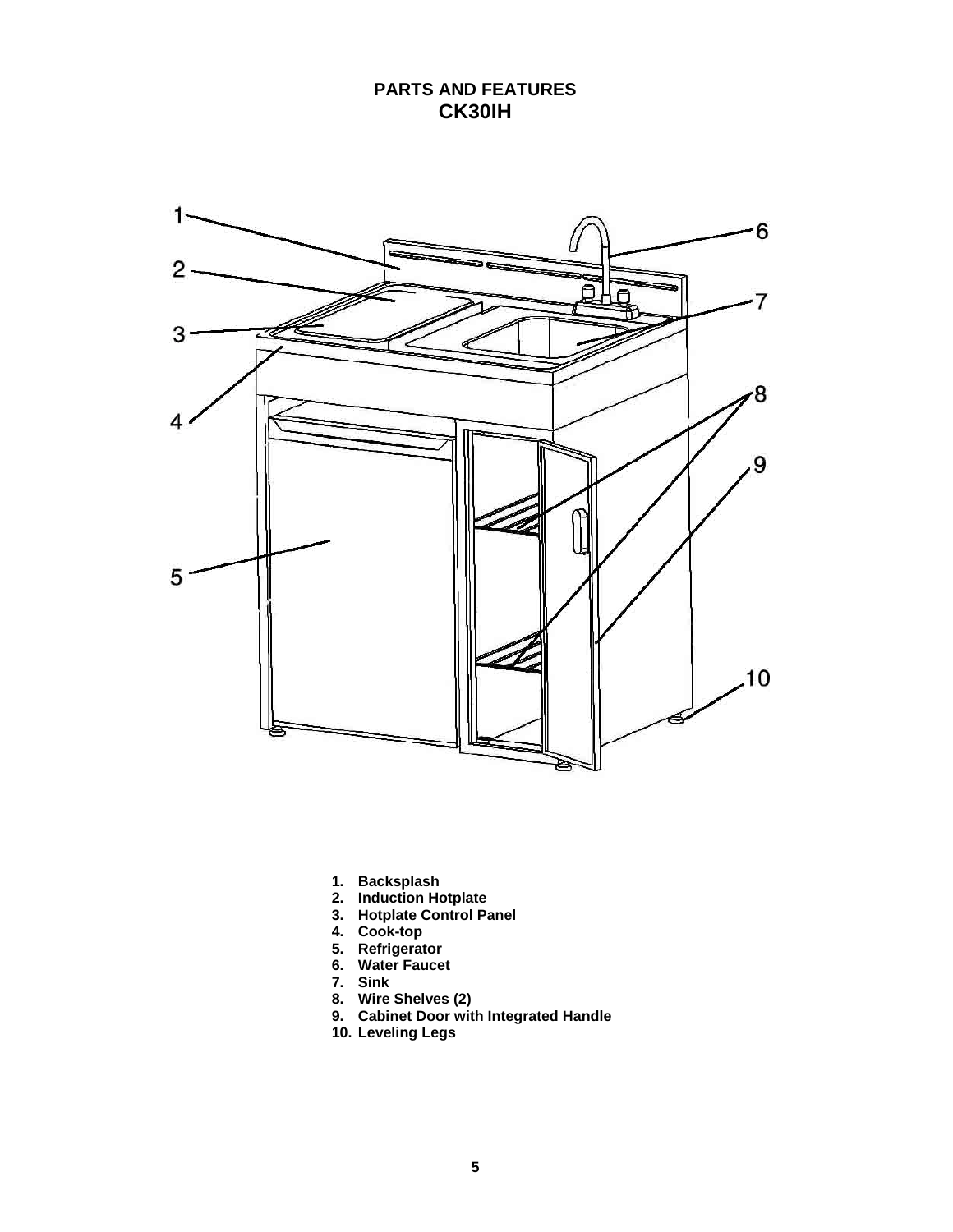# **IMPORTANT SAFETY INSTRUCTIONS**

|                        | <b>NWARNINGN</b>                                                                                                                                                                                                                                                                                                | To reduce the risk of fire, electrical shock, or<br>injury when using your Compact Kitchen,<br>follow these basic precautions:                                                                                                                                                                                                                                       |  |
|------------------------|-----------------------------------------------------------------------------------------------------------------------------------------------------------------------------------------------------------------------------------------------------------------------------------------------------------------|----------------------------------------------------------------------------------------------------------------------------------------------------------------------------------------------------------------------------------------------------------------------------------------------------------------------------------------------------------------------|--|
| $\bullet$<br>$\bullet$ | Read all instructions before using the Compact Kitchen.<br>DANGER or WARNING: Risk of child entrapment.<br>Child entrapment and suffocation are not problems of the past. Junked or abandoned                                                                                                                   |                                                                                                                                                                                                                                                                                                                                                                      |  |
| $\bullet$              | appliances are still dangerous even if they will "just sit in the garage a few days".<br>Before you throw away your old refrigerator: take off the doors. Leave the shelves                                                                                                                                     |                                                                                                                                                                                                                                                                                                                                                                      |  |
| $\bullet$<br>$\bullet$ | in place so that children may not easily climb inside.<br>Never allow children to operate, play with, or crawl inside the Compact Kitchen.<br>Never clean Compact kitchen parts with flammable fluids. The fumes can create a fire                                                                              |                                                                                                                                                                                                                                                                                                                                                                      |  |
| $\bullet$<br>$\bullet$ | hazard or explosion.<br>Do not store or use gasoline or any other flammable vapors and liquids in the vicinity of<br>this or any other appliance. The fumes can create a fire hazard or explosion.<br>Proper Installation - Be sure your appliance is properly installed, per the manufacturer<br>instructions. |                                                                                                                                                                                                                                                                                                                                                                      |  |
| ٠<br>$\bullet$         | Never use your appliance for warming or heating the room.<br>of the appliance.                                                                                                                                                                                                                                  | Do Not Leave Children Alone - Children should not be left alone or unattended in area<br>where the appliance is in use. They should never be allowed to sit or stand on any part                                                                                                                                                                                     |  |
| $\bullet$              | using the appliance.                                                                                                                                                                                                                                                                                            | Wear Proper Apparel - Loose fitting or hanging garments should never be worn while                                                                                                                                                                                                                                                                                   |  |
| $\bullet$              | recommended in the manual. All other servicing should be referred to a qualified<br>technician.                                                                                                                                                                                                                 | User Servicing - Do not repair or replace any part of the appliance unless specifically                                                                                                                                                                                                                                                                              |  |
| $\bullet$<br>$\bullet$ | Storage in or on Appliance - Flammable materials should not be stored in the unit.<br>Do Not Use Water on Grease Fires - Smother fire or flame or use dry chemical or foam-<br>type extinguisher.                                                                                                               |                                                                                                                                                                                                                                                                                                                                                                      |  |
| $\bullet$              | Use Only Dry Potholders - Moist of damp potholders on hot surfaces may result in burns<br>from steam. Do not let potholder touch hot heating elements. Do not use a towel or<br>other bulky cloth.                                                                                                              |                                                                                                                                                                                                                                                                                                                                                                      |  |
| $\bullet$              | utensil to burner will also improve efficiency.                                                                                                                                                                                                                                                                 | Use Proper Pan Size - This appliance is equipped with one or more surface units of<br>different size. Select utensils having flat bottoms large enough to cover the surface unit<br>heating element. The use of undersized utensils will expose a portion of the heating<br>element to direct contact and may result in ignition of clothing. Proper relationship of |  |
| $\bullet$              | Never Leave Surface Units Unattended at High Heat Settings - Boil over causes                                                                                                                                                                                                                                   |                                                                                                                                                                                                                                                                                                                                                                      |  |
| ٠                      | smoking and greasy spillovers that may ignite.<br>during cooking may subject wiring or components underneath to damage.                                                                                                                                                                                         | Make Sure Reflector Pans or Drip Bowls Are in Place - Absence of these pans or bowls                                                                                                                                                                                                                                                                                 |  |
| ٠                      |                                                                                                                                                                                                                                                                                                                 | Protective Liners - Do not use aluminum foil to line surface unit drip bowls or oven<br>bottoms, except as suggested in the manual. Improper installation of these liners may                                                                                                                                                                                        |  |
| $\bullet$              | result in a shock or fire hazard.<br>Glazed Cooking Utensils - Only certain types of glass, glass/ceramic, ceramic,                                                                                                                                                                                             | earthenware, or other glazed utensils are suitable for range top service without breaking                                                                                                                                                                                                                                                                            |  |
| $\bullet$              | due to sudden change in temperature.                                                                                                                                                                                                                                                                            | Utensil Handles Should Be turned Inward and Not Extend Over Adjacent Surface Units<br>- To minimize burns, ignition of flammable materials, and spillage due to unintentional<br>contact with the utensil, the handle of a utensil should be positioned so that it is turned                                                                                         |  |
| ٠                      | inward, and does not extend over adjacent surface units.<br>Do Not Soak Removable Heating Elements - Heating elements should never be<br>immersed in water.                                                                                                                                                     |                                                                                                                                                                                                                                                                                                                                                                      |  |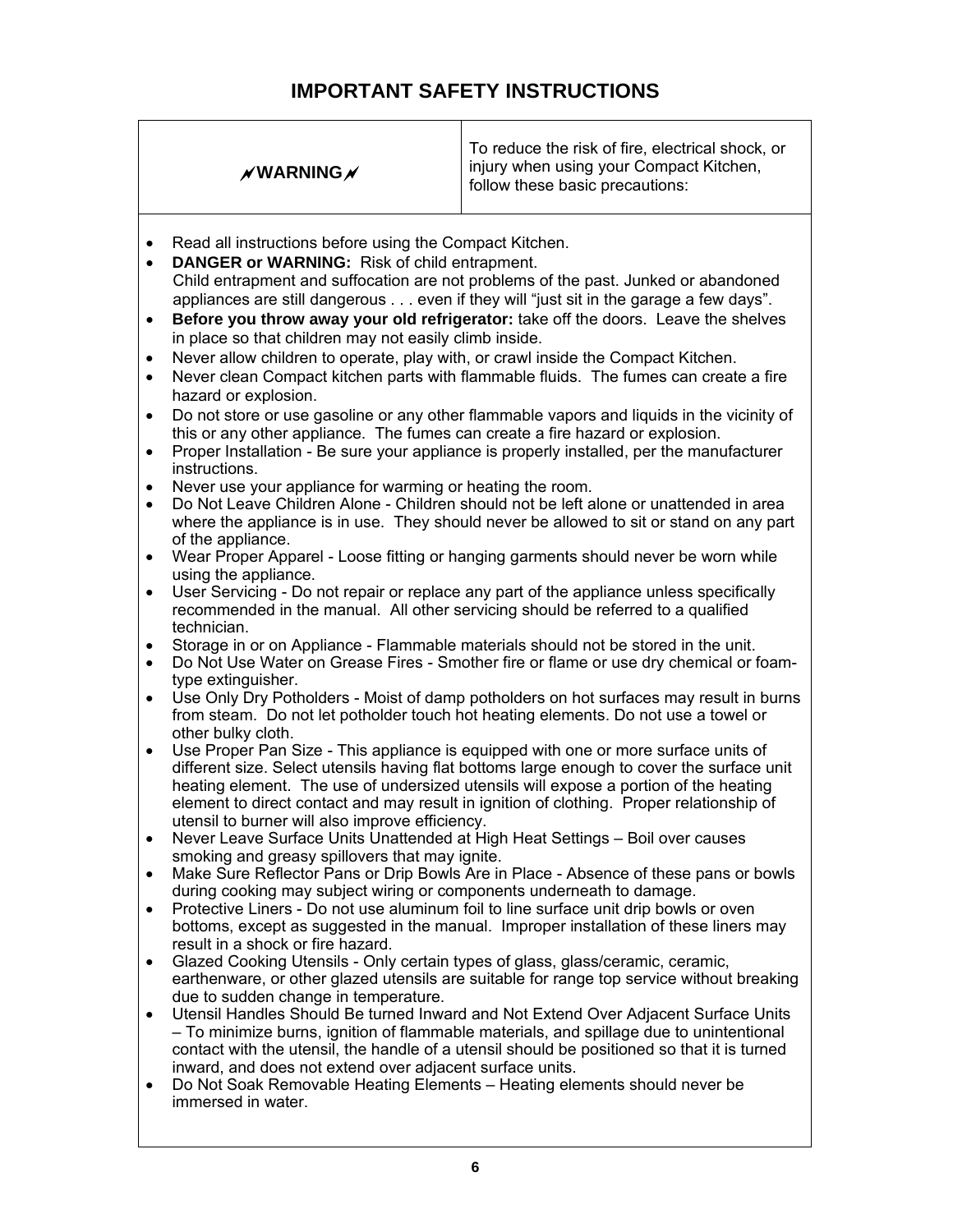- Caution Do not store items of interest to children in cabinets above a range or on the back guard of a range - children climbing on the range to reach items could be seriously injured.
- Do Not Touch Surface Units or Areas Near Units Surface units may be hot even though they are dark in color. Areas near surface units may become hot enough to cause burns. During and after use, do not touch or let clothing or other flammable materials contact surface units or areas near units until they have had sufficient time to cool. Among these areas are the cook-top and surfaces facing the cook-top.
- When Replacing Your Faucet For safety reasons don not use a spout longer than 150mm (6").

# **This Unit Is For Indoor Use Only -SAVE THESE INSTRUCTIONS-**

# **ELECTRICAL INSTALLATION INSTRUCTIONS**

The electrical installation shown below must be performed by a qualified and licensed electrician, following all of the electrical codes and ordinances required by the State.

- Select a designated power source to be used specifically for this unit.
- Make sure that the A/C power and the designated circuit breaker is turned off.
- Attach and secure conduit to the knockout hole of the junction box.
- You must make sure that the conduit is long enough to reach from the unit junction box to the power source selected.
- Take off the cover plate from the junction box to connect the stripped end of the wires to the receptacles of the junction box. Please follow the color codes of the wires to make sure that it is properly grounded.
- At the other end connect all wires to the power source and secure the conduit to the power receptacle, making sure that the colors of the wires are matched during the connection.
- Install or replace the cover plate to the junction box and turn ON the A/C from the source or circuit breaker.
- Then install the power cord of the refrigerator and the burners to the junction box of the unit.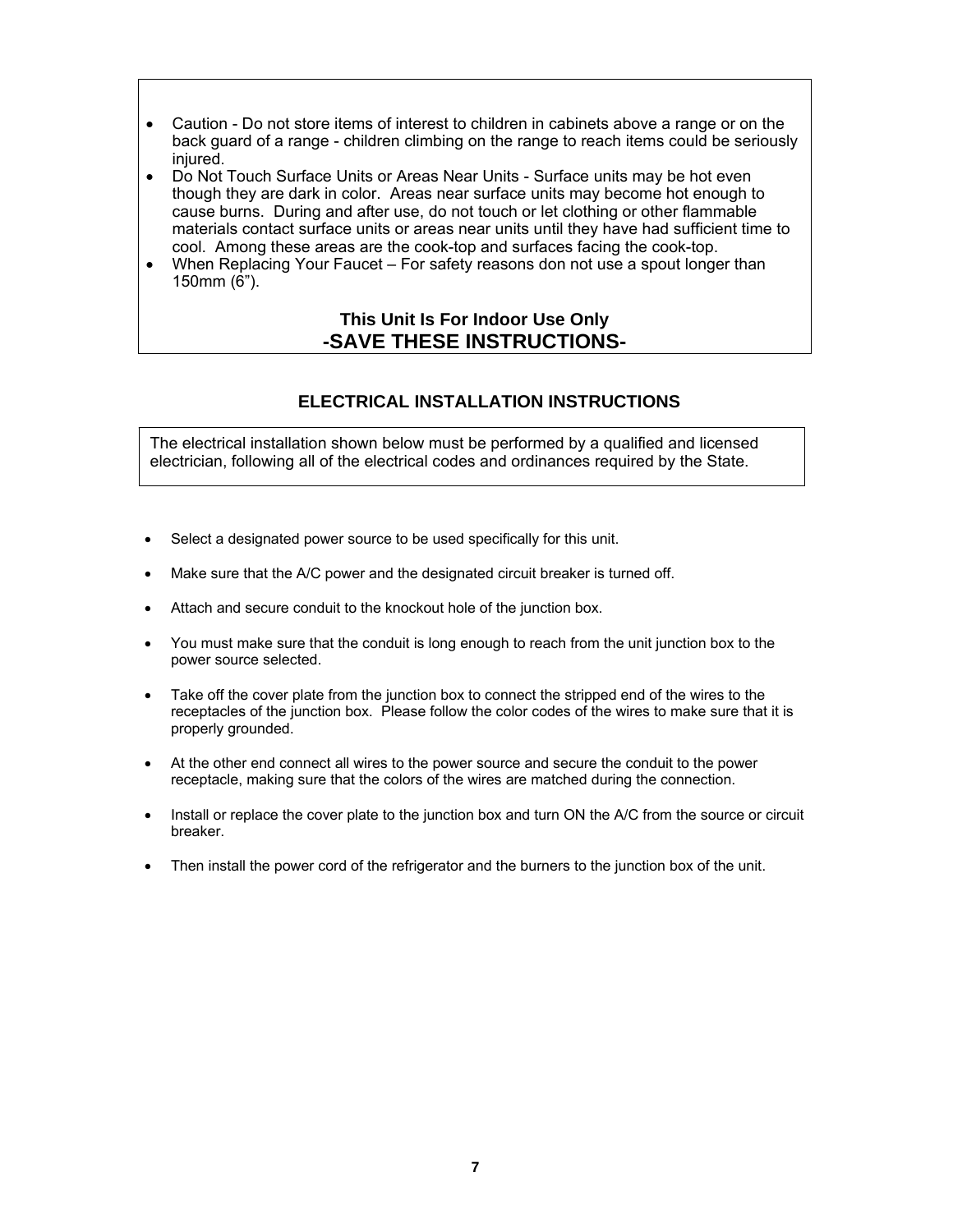# **INSTALLATION INSTRUCTIONS**

### ¾ **Before Using Your Compact kitchen**

- Remove the exterior and interior packing.
- Check to be sure you have all of the following parts:

### **Kitchen Section**

- 2 Wire Shelves
- Faucet Set
- **Strainer**
- **Strainer Plug** 
	-
- Backsplash and Assembly Screws (Only for model CK30-1)
- Instruction Manual
- Before connecting the refrigerator of your Compact Kitchen to the power source, let it stand upright for approximately 2 hours. This will reduce the possibility of a malfunction in the cooling system of the refrigerator from handling during transportation.
- Clean the interior surface with lukewarm water using a soft cloth.

### ¾ **Energy Saving Tips**

The Compact kitchen should be located in the coolest area of the room, away from heat producing appliances, and out of the direct sunlight.

### ¾ **Installation of Your Compact Kitchen**



### **NOTE:**

- 1. In order to remove crisper and/or shelves of refrigerator, a clearance A of 10 inches is required. When built-in, no clearance is required on either side.
- 2. B = 30 inches minimum clearance between the top of the cooking surface and the bottom of an unprotected wood or metal cabinet.

# **Refrigerator Section**

- 2 wire shelves
- 1 crisper with glass lid
- **Instruction Manual**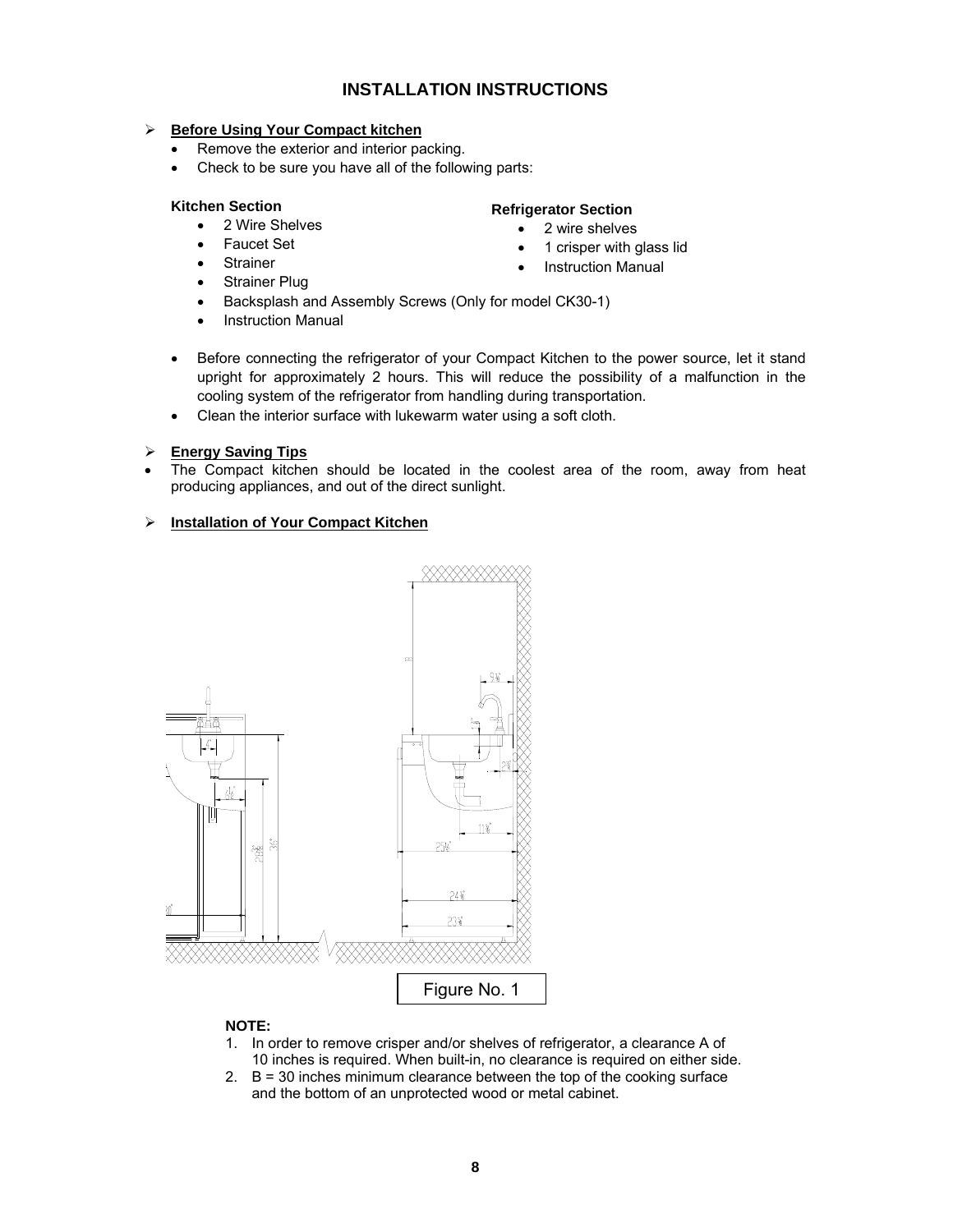- To eliminate the risk of burns or fire by reaching over heated surface units, cabinet storage space located above the surface units should be avoided. If cabinet storage is to be provided, the risk can be reduced by installing a range hood that projects horizontally a minimum of 5 inches beyond the bottom of the cabinets.
- Place your Compact kitchen on a floor that is strong enough to support it when it is fully loaded as above picture. To level your Refrigerator, adjust the leveling legs at the bottom of the refrigerator.
- For satisfactory water drainage of the sink, and proper door functioning, it is important to level the appliance in both directions, using the leveling legs provided on the bottom of the cabinet for this purpose.
- Locate the Compact kitchen away from direct sunlight and sources of heat (heater, radiator, etc.). Direct sunlight may affect the acrylic coating and heat sources may increase electrical consumption. Extreme cold ambient temperatures may also cause the unit not to perform properly.
- Avoid locating the unit in moist areas.
- Do not under any circumstances cut or remove the third (ground) prong from the power cord of your refrigerator or burners. Any questions concerning power and/or grounding should be directed toward a certified electrician or an authorized Avanti Products service center.
- After connecting the appliance to the power supply, allow the Refrigerator to cool down for 2-3 hours before placing items in the compartment.

### ¾ **Electrical Connection**

### **NWARNING**

Improper connection of the equipment-grounding can result in the risk of electrical shock. If the power cord of the range or refrigerator is damaged, have it replaced by an authorized Avanti Products service center.

- The appliance must be installed and grounded by a qualified technician in accordance with the National Electrical Code ANSI/NFPA No. 70 (Latest Edition) and local electrical code requirements.
- The appliance is designed to be permanently connected with conduit.
- This appliance requires a standard 115/120 Volt AC ~/60Hz electrical power, and connected to an individual properly grounded branch circuit, protected by a 15 amp circuit breaker or time delay fuse.
- This unit should be properly grounded for your safety. The range and refrigerator power cords of the appliance are equipped with a grounded plug which is connected to the grounded permanent wiring system.
- Do not under any circumstances cut or remove the third ground lead from the AC supply. Any questions concerning power and/or grounding should be directed toward a certified electrician or an authorized Avanti Products service center.
- Remove house fuse or open circuit breaker before beginning installation.
- Do not attempt to repair or replace any part of the appliance unless it is specifically recommended in this manual. All other servicing should be referred to a qualified technician.
- To minimize the possibility of electric shock, disconnect this appliance from the A/C power supply before attempting any maintenance.
- Do not use extension cords for the connections of the range and refrigerator.

**NOTE:** *Turning the appliance off does not disconnect the appliance from the power supply. We recommend having a qualified technician service your appliance.*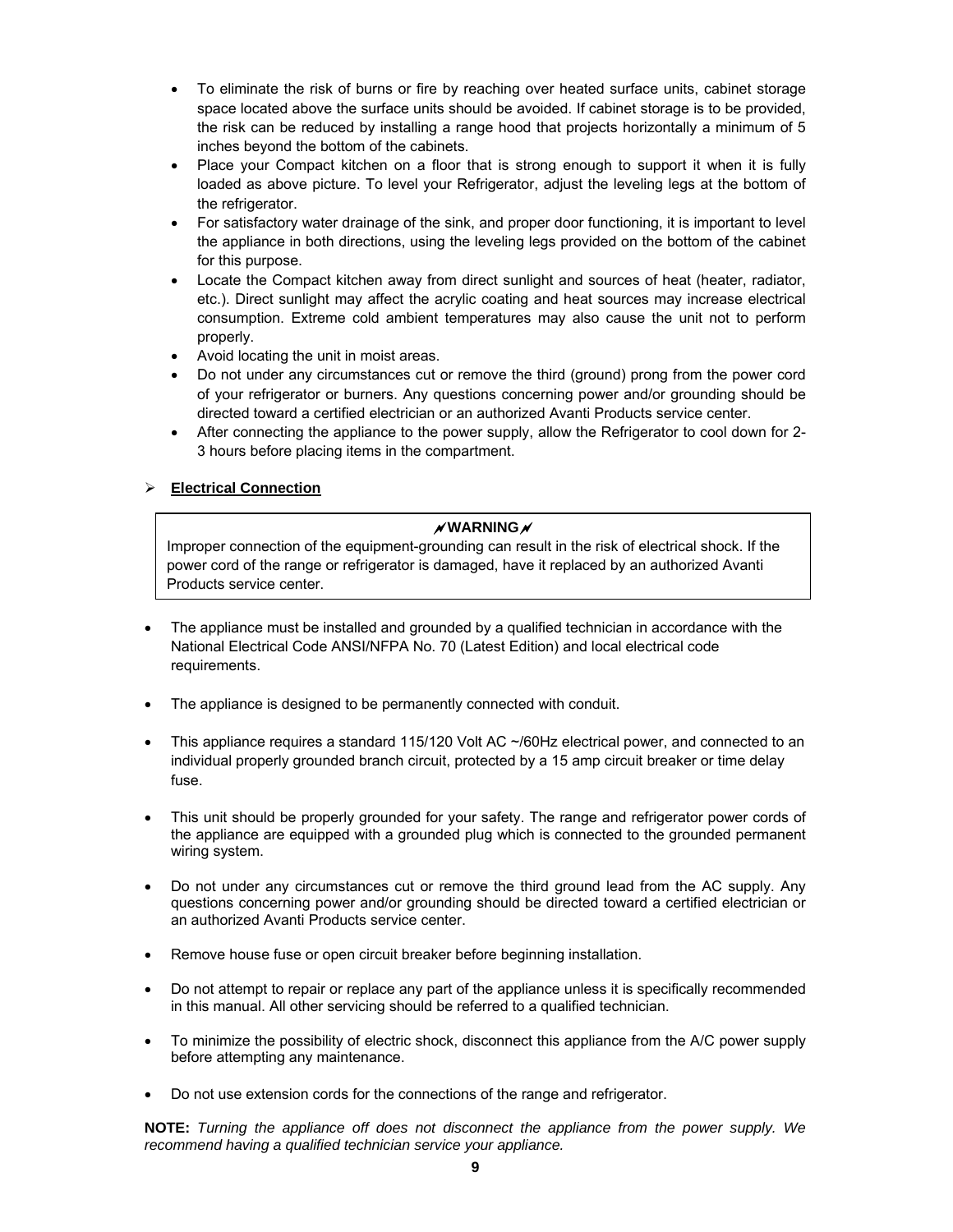# **WARNING**

The electrical installation shown below must be performed by a qualified and licensed electrician, following all of the electrical codes and ordinances required by the State.

### **Power Supply Connections**

- Prepare the wiring in accordance to the National Electrical Code and/or local codes and ordinances by a qualified electrician.
- Remove junction box cover. Remove 7/8 in. knockout for conduit connection.
- Secure conduit to the junction box with a conduit connector.
- Locate the two wires (white and black) of the unit with stripped ends. Use wire nuts to connect incoming white to white and black to black. Connect the incoming ground wire directly to ground screw of junction box.
- Replace junction box cover. Check to be sure that wires are not pinched under the unit.



#### ¾ **Backsplash Installation (Only for model CK30-1)**

Install the backsplash to the kitchen cabinet as shown in Figure No. 3.

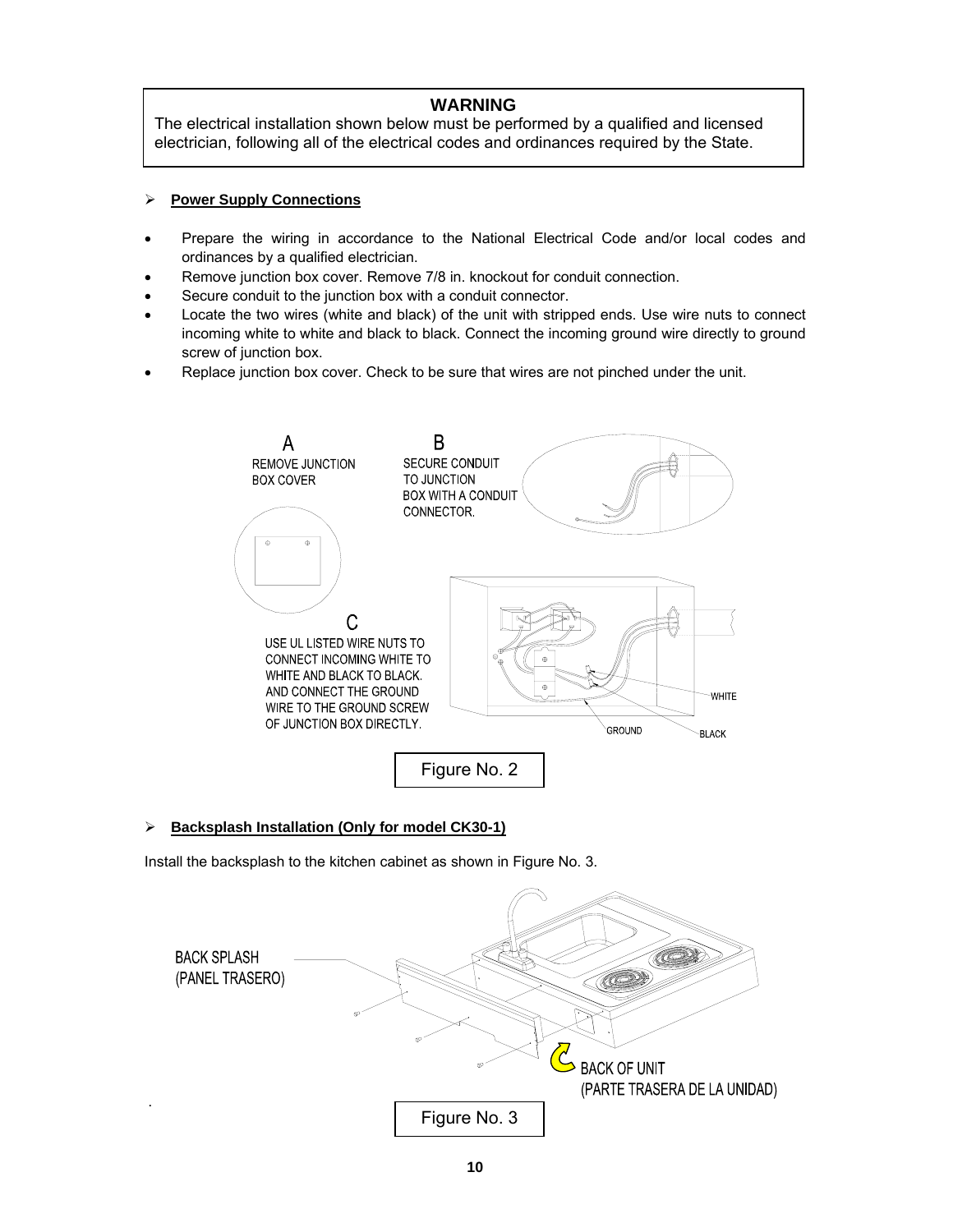### ¾ **Water Faucet Installation And Water Line Connection**

Connection to the water supply must be performed by a professional licensed plumber and comply with all Local Codes and Ordinances.





- Turn off the water supply.
- Install the water faucet as above picture.
- Connect the water supply hoses to the water faucet by matching cold to cold and hot to hot. Do not stretch the water supply hose. If the hose is too short, replace the hose with a longer, highpressure hose.

### ¾ **Sink Strainer Installation And Water Drain**

Connection to the water sink must be performed by a professional licensed plumber and comply with all Local Codes and Ordinances.

- The sink strainer is already preassembled in the factory.
- Secure the water drain system to the sink strainer as below shown.

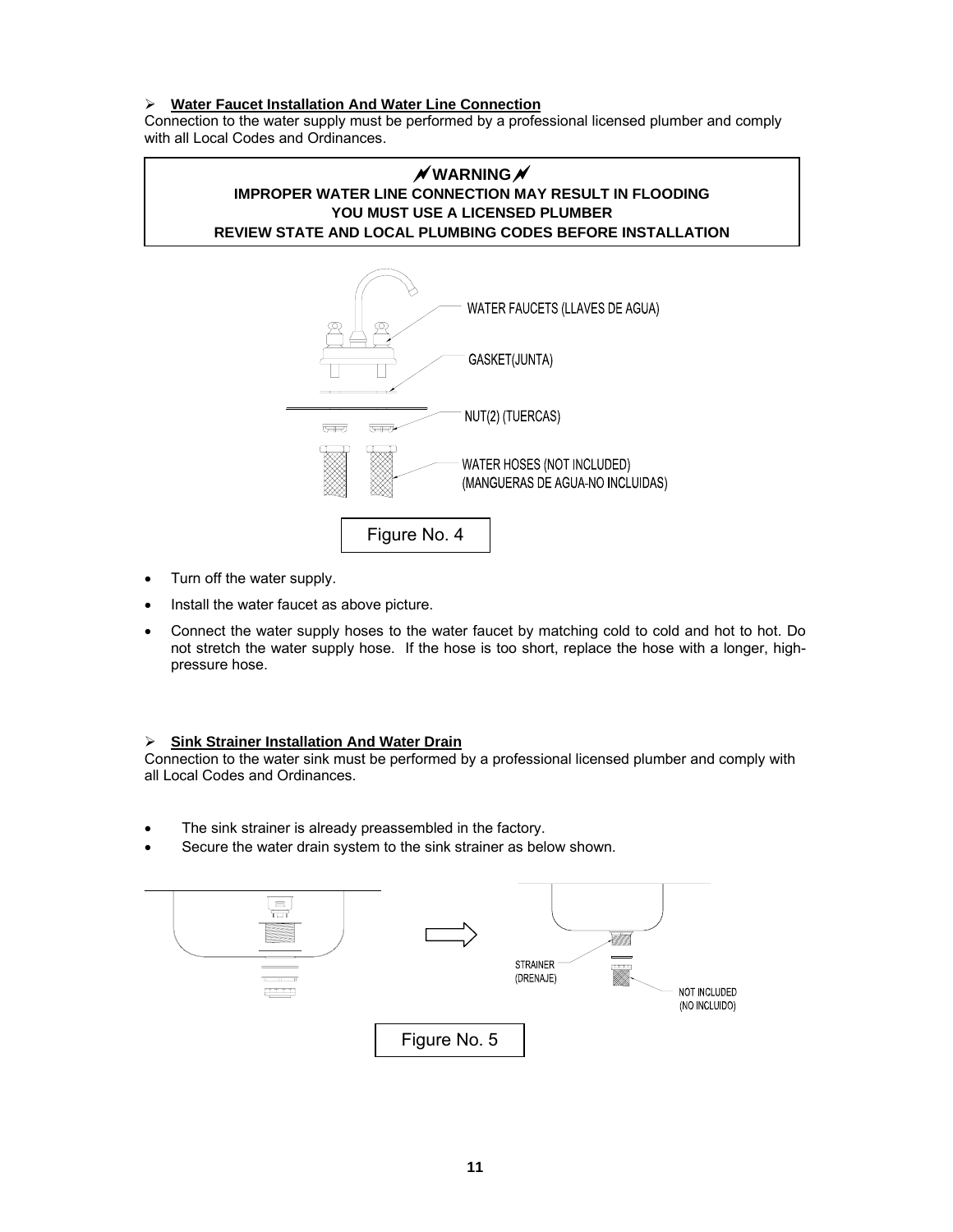### ¾ **Installation Of Your Refrigerator**

**NOTE:** *The refrigerator is supplied with a separate instruction manual. Please review prior to final installation of your Compact Kitchen.* 

- Disconnect the power supply. Failure to disconnect the appliance could result in electrical shock or personal injury.
- Connect the Refrigerator power supply cord to the receptacle in the junction box located at the back of kitchen cabinet under the countertop as shown in Figure No. 6.
- Slide the refrigerator into the kitchen cabinet by slightly lifting the rear part of refrigerator. Make sure the power supply cord is not kinked or damaged under the refrigerator.
- Secure refrigerator leveling legs in place using the bottom bracket notches as shown in Figure No. 6.



### ¾ **Installation Of Side Tray**

**NOTE:** Side tray is not a standard supplied part. If you need it, please contact Avanti Service Center to buy it using the form provided.

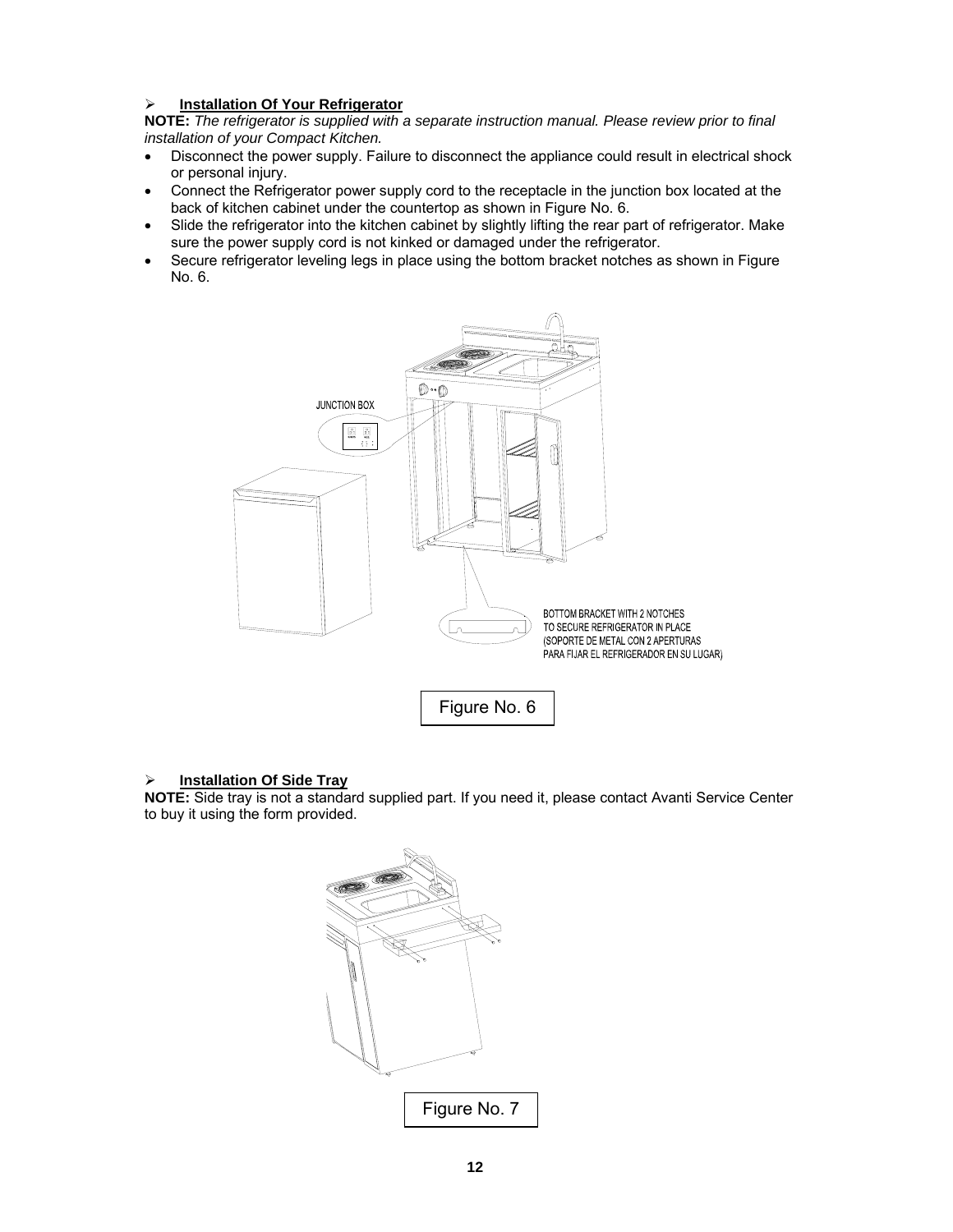# **OPERATING YOUR COMPACT KITCHEN**

### ¾ **Directions For Use Of Electrical Connection**

The appliance is equipped with a junction box located under the countertop with two outlets. One outlet for burners and one outlet for refrigerator (see Figure No. 8). Once the unit is installed by a qualified electrician make sure that both, the burners and the refrigerator are properly connected to the box.



#### ¾ **Operating Your Refrigerator**

The refrigerator is supplied with a separate instruction manual. Please find the details for how to operate the refrigerator inside.

#### ¾ **Operating Your Burners (CK30-1 / CK30B / CK30B-1)**

Your compact kitchen comes with two burners (500W and 900W power input). To operate the burners simply push in and turn the knob to the desired position. These controls go from low to high power output, having a number of positions (see Figure No. 9).

When the burners are in operation the indicator light on the front panel will be lit regardless of the setting.



Figure No. 9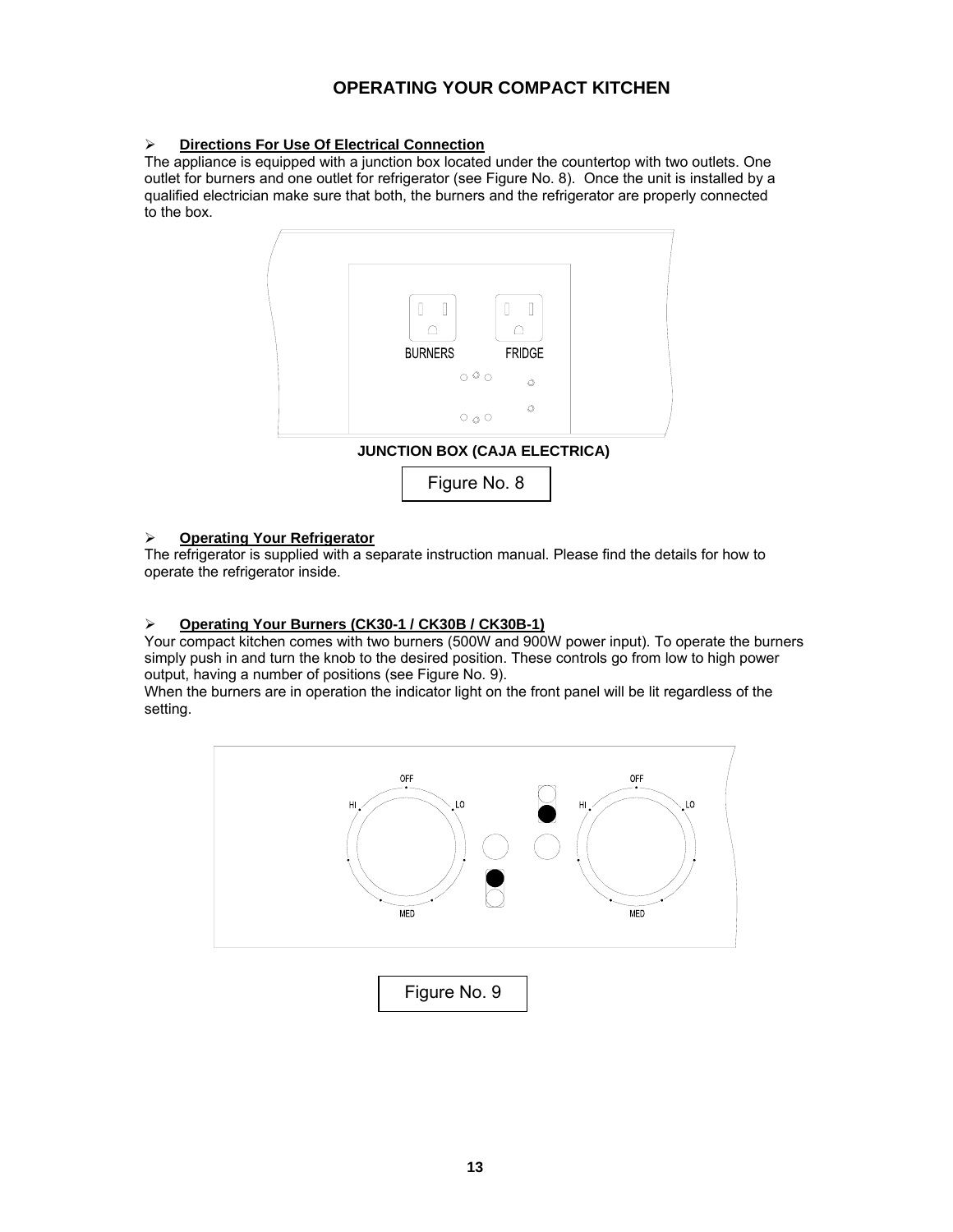¾ **Operating Your Induction Hotplate (CK30IH - ONLY)**



- **1**、 **MODE 1 (TEMPERATURE MODE) SELECTOR**
- **2**、 **TIMER SET UP SELECTOR**
- **3**、 **MODE 2 (POWER / WATTAGE MODE) SELECTOR**
- **4**、 **TIMER CANCEL SELECTOR**
- **5**、 **POWER ON / OFF SELECTOR**
- **6**、 **UP AND DOWN SETTING SELECTORS**
- **7**、 **TIMER ON INDICATOR LIGHT**
- **8**、 **MODE 1 INDICATOR LIGHT**
- **9**、 **DISPLAY WINDOW**
- **10**、**MODE 2 INDICATOR LIGHT**

## **OPERATING PROCEDURE**

¾ **USING THE INDUCTION HOTPLATE**

### **TEMPERATURE / POWER SETTINGS:**

| <b>POWER / UNIT SPECIFICATIONS</b> |                                 |  |
|------------------------------------|---------------------------------|--|
| Rated Voltage                      | 110-120 Volts - 60 Hz           |  |
| Rated Power / Temperature Output   | 60 - 1400 Watts / 180°F - 460°F |  |
| <b>Dimensions</b>                  | 320X380X60MM                    |  |
| Net Weight                         | 7.25 LBS                        |  |

### ¾ **DISPLAY**

Once you have plugged the induction hotplate in to the power outlet (supplied with your complete kitchen) it will remain in "Standby" mode until you turn the unit on using the ON / OFF button.

**REMINDER: You must place the included cooking pan (with food or water to be cooked) on the unit before operating as the hotplate is equipped with a cookware detection system that will not allow the unit to heat up unless it detects an induction compatible cookware on the cooktop. (DO NOT HEAT AN EMPTY PAN AS THIS WILL DAMAGE THE COOKTOP) If the system does not detect a compatible cookware the message "E1" will display and the unit will automatically power OFF.** 

By lightly touching the ON / OFF area of the touch panel the unit will be in "Operating" mode, you will notice that the display will show ( - - - - ) advising you that the system is active and has detected the correct type of cookware and will operate normally (See Mode 1 and Mode 2).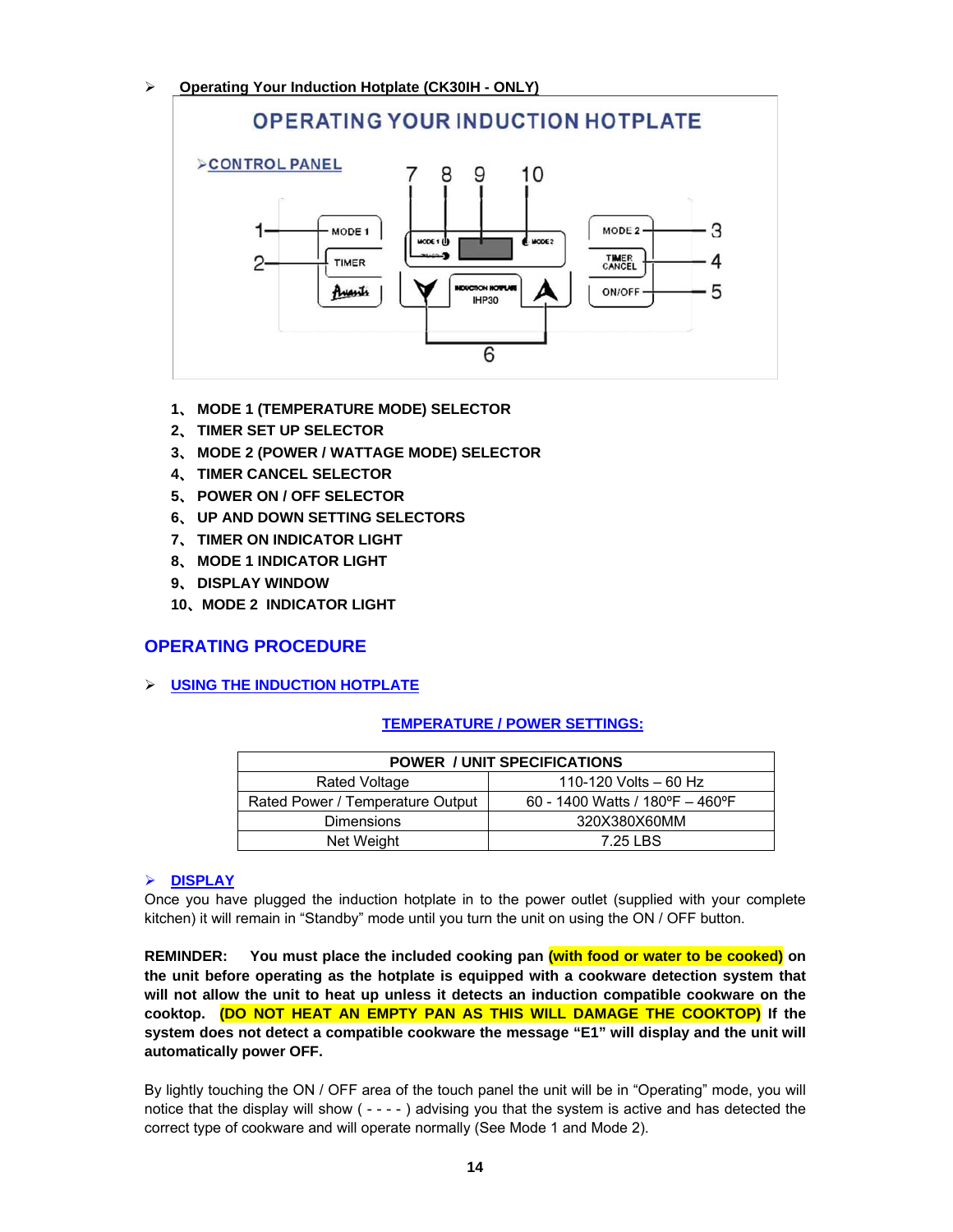### ¾ **MODE 1 FUNCTION (TEMPERATURE MODE)**

- Press the "Mode 1" area of the control panel, this will activate the cooking in temperature mode.
- Once the system is in temperature mode the default temperature 340°F (171°C) will be shown in the display. The MODE 1 indicator light will flash on and off while in this mode.
- You can select the temperature to suit your cooking needs by pressing the UP / DOWN arrows. You can select the cooking temperature from the following preset stages:

#### 180º / 220º / 260º / 300º / 340º/ 380º / 420º / 460º

### ¾ **MODE 2 FUNCTION (POWER MODE)**

- Press the "Mode 2" area of the control panel, this will activate the cooking in Power / Wattage mode.
- Once the system is in Power / Wattage mode the default power setting 1000 Watts will be shown in the display. The MODE 2 indicator light will flash on and off while in this mode.
- You can select the power / wattage output to suit your cooking needs by pressing the UP / DOWN arrow. You can select the cooking Power / Wattage from the following preset stages:

60w / 200w / 400w / 600w / 800w / 1000w / 1200w / 1400w

### ¾ **TIMER (SETUP)**

- The Induction Hotplate can be set to cook at a set temperature for a set time period using the timer.
- Simply press the TIMER area of the control panel to activate the timer set up function.
	- 1. The TIMER indicator light will flash on and off while you are setting up the cooking time.
	- 2. The Display will show 00:00
	- 3. To set the cooking time in minutes (01 59 minutes) press the UP arrow (The timer will increase in increments of 1 minute each time you press the UP arrow, to increase by increments of 10 minutes, press and hold the UP arrow until the selected time is shown in the display).
	- 4. To set the cooking time in hours (01 12 hours) press the Down arrow (the timer will increase in increments of 1 hour each time you press the DOWN arrow, press the DOWN arrow until the selected time is shown in the display).
	- 5. Once you have finished setting the cook time, the system will apply the setting 5 seconds after the timer has been set and you have selected the appropriate cooking temperature.
	- 6. During the Timed cooking cycle the display will intermittently show both the indicator light and set temperature or power and the remaining cooking time.
	- 7. At the end of the Timed cycle (cooking time selected) the unit will sound a beep and will automatically shut off (Standby mode).

### ¾ **TIMER OFF (CANCEL)**

To cancel the previously set cooking time simply press the "Timer Off" button.

### ¾ **COOKWARE TIPS**

The physical characteristics of pots and pans influence the performance of any cooking systems. Therefore, emphasis must be placed on the importance of using proper cookware.

- Cookware made of high-grade steel 18/10, aluminum, glass, and or copper cannot be used with any type of induction cooking device.
- Only use cookware with a magnetic bottom. (Magnet must remain sticking to the bottom to ensure an accurate heat transfer between the induction hotplate and your cookware).
- Use cooking vessels with flat bottoms and tight fitting lids to conserve energy and shorten cooking times.
- Pan size should match the element size. A slightly larger pan covers the entire element and prevents spillovers from contacting the heat surface and burning in. Using a smaller pan than the element is a waste of energy.
- To avoid spattering and to maximize efficiency, pan bottoms should be clean and dry before coming in contact with the elements.
- Wipe spills off the element with a damp cloth as soon as it cools to cut down on clean up time. Be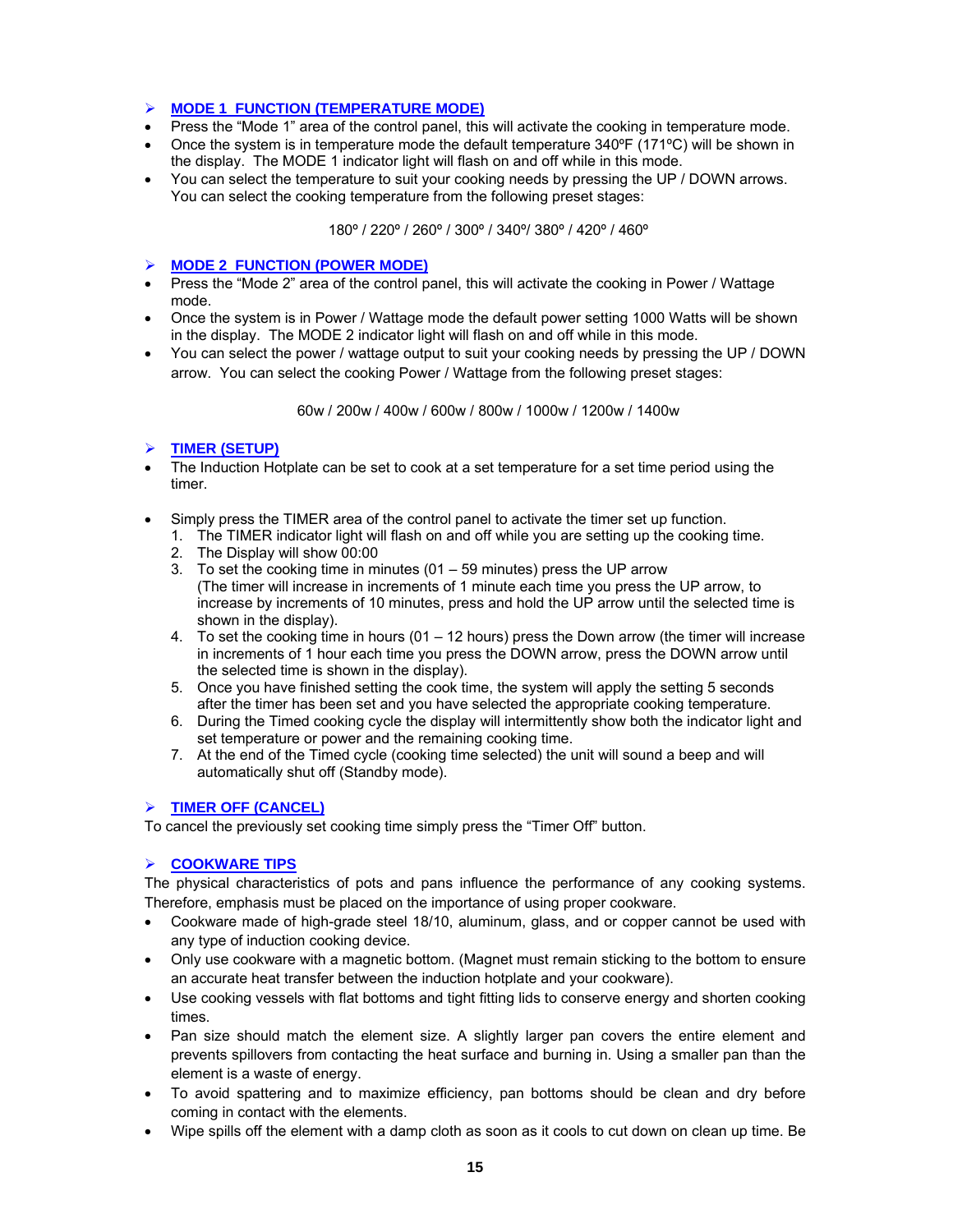sure the control is **.** 

To prevent damage use correct cookware, start cooking on the highest temperature and turn control down to continue cooking.

Never leave an empty utensil, or one which has boiled dry, on a hot surface unit. The utensil could overheat and damage the utensils or surface unit.

Always be sure that all of the indicator lights are  $\mathbb{Q}$  when you are not cooking.

### ¾ **CLEANING YOUR HOTPLATE**

- Disconnect the A/C from the main power box or designated circuit breaker, turn off the hotplate, make sure the surface unit is off and cool before proceeding.
- Wring excess water out of the sponge or cloth when cleaning area of the controls, or any electrical parts.
- Wash the outside cabinet with warm water and mild liquid detergent. Rinse well and wipe dry with a clean soft cloth.
- Do not use steel wool or steel brush on the cook-top.

**NOTE:** Do not immerse hotplate in water or any other liquids.

# **CARE AND MAINTENANCE – COMPACT KITCHEN**

### ¾ **Cleaning Your Compact Kitchen**

- Disconnect the A/C from the main power box or designated circuit breaker, turn off the Compact Kitchen, make sure all surface units are off and cool before removing anything, then remove all items including shelves and rack.
- Wash the inside surfaces with a warm water and baking soda solution. The solution should be about 2 tablespoons of baking soda to a quart of water.
- Wash the shelves and rack with a mild detergent solution.
- The outside of the Compact Kitchen should be cleaned with mild detergent and warm water.
- Wring excess water out of the sponge or cloth when cleaning area of the controls, or any electrical parts.
- Wash the outside cabinet with warm water and mild liquid detergent. Rinse well and wipe dry with a clean soft cloth.
- Do not use steel wool or steel brush on the cook-top.

### **CAUTION**

### **FAILURE TO DISCONNECT THE APPLIANCE COULD RESULT IN ELECTRICAL SHOCK OR PERSONAL INJURY.**

- ¾ **Cleaning Burners And Reflector Bowls (CK30-1 / CK30B / CK30B-1)**
- Disconnect the A/C from the main power box or designated circuit breaker and turn off the Compact Kitchen to make sure that burners are off and cool before removing burners and reflector bowls.
- Removing the burners and reflector bowls as following:
	- Lift the edge of the burners opposite from the receptacle and pull them gently out of the mounting receptacles.
	- After the burners have been removed, the reflector bowls can be lifted out of their mountings.
- Clean the burners and reflector bowls with mild detergent and warm water. Wring excess water out of the sponge or cloth when cleaning them.
- Replace the burners and reflector bowls as following:
	- Line up the opening of the reflector bowls with the burners receptacle, hold the burners as level as possible with the terminals just positioned into the receptacle, then push the burners' terminals into the receptacles.
	- When the terminals are pushed into the receptacles as far as it will go, push down the edge of burners opposite the receptacle.

**NOTE:** Do not immerse burners in water or any other liquids.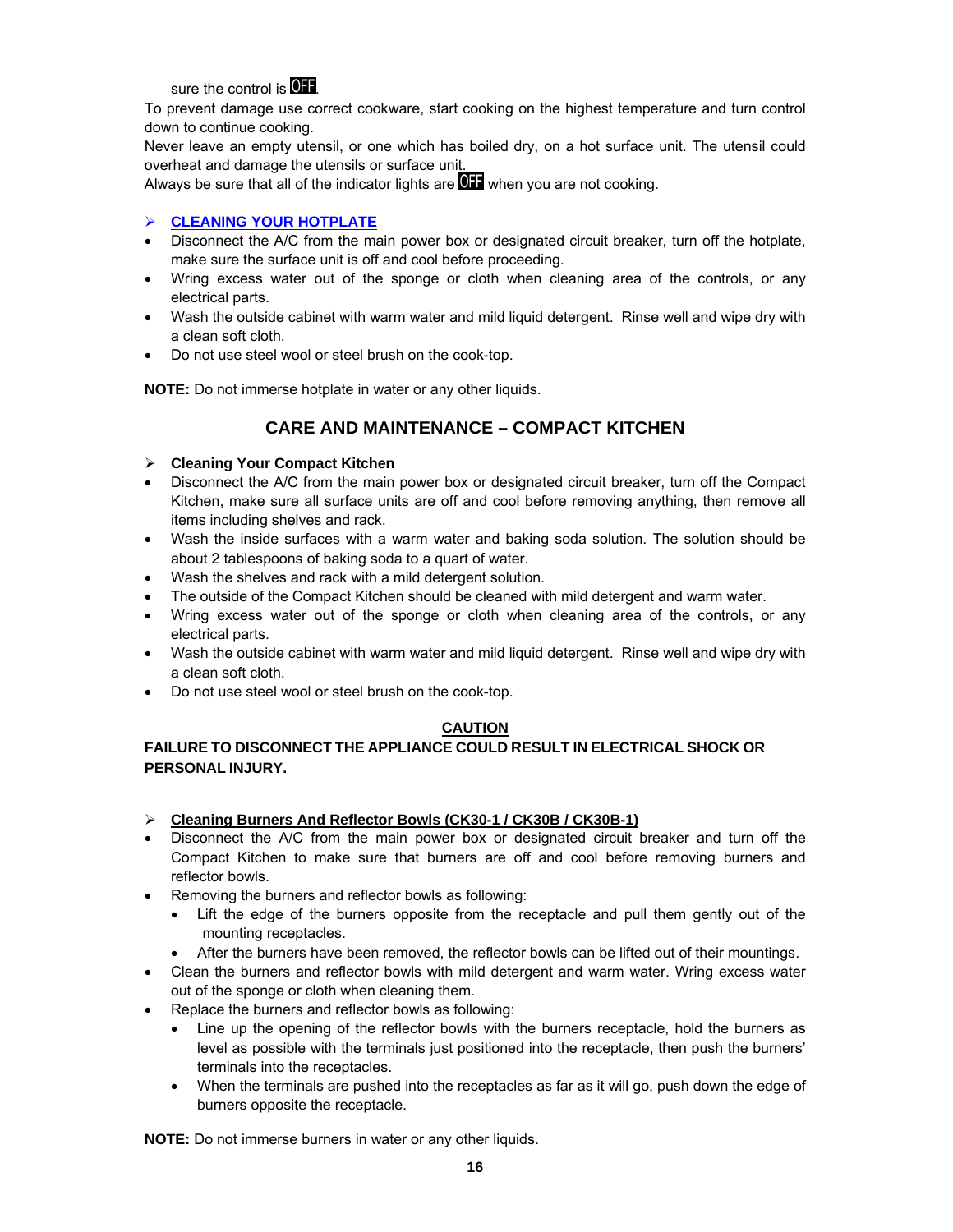### ¾ **CLEANING YOUR INDUCTION HOTPLATE (CK30IH)**

- Disconnect the A/C from the main power box or designated circuit breaker, turn off the hotplate, make sure the surface unit is off and cool before proceeding.
- Wring excess water out of the sponge or cloth when cleaning area of the controls, or any electrical parts.
- Wash the outside cabinet with warm water and mild liquid detergent. Rinse well and wipe dry with a clean soft cloth.
- Do not use steel wool or steel brush on the cook-top.

**NOTE:** Do not immerse hotplate in water or any other liquids.

### ¾ **Power Failure**

- Most power failures are corrected within a few hours and should not affect the temperature of your refrigerator if you minimize the number of times the door is opened. If the power is going to be off for a longer period of time, you need to take the proper steps to protect your contents.
- When power failures please make sure to turn all burners off.

### ¾ **Vacation Time**

- **Short vacations:** Leave the Refrigerator of Compact Kitchen operating during vacations of less than three weeks.
- Long vacations: If the appliance will not be used for several months, remove all items and turn off the power supply. Clean and dry the interior thoroughly. To prevent odor and mold growth, leave the door open slightly: blocking it open if necessary.

#### ¾ **Moving Your Compact kitchen**

- Have a qualified electrician to disconnect the power supply and shut off the water supply.
- Use a qualified plumber to disconnect the water supply connections and water drain connection.
- Remove all items from the storage compartment.
- Unplug and remove the refrigerator out of the Compact Kitchen and move them separately.
- Securely tape down all loose items (shelves and basket) inside your Compact Kitchen Compartment and Refrigerator.
- Turn the adjustable feet up to the base to avoid damage.
- Tape the door shut.
- Be sure the Compact Kitchen and Refrigerator stay secure in the upright position during transportation. Also protect outside of Compact kitchen and Refrigerator with a blanket, or similar item.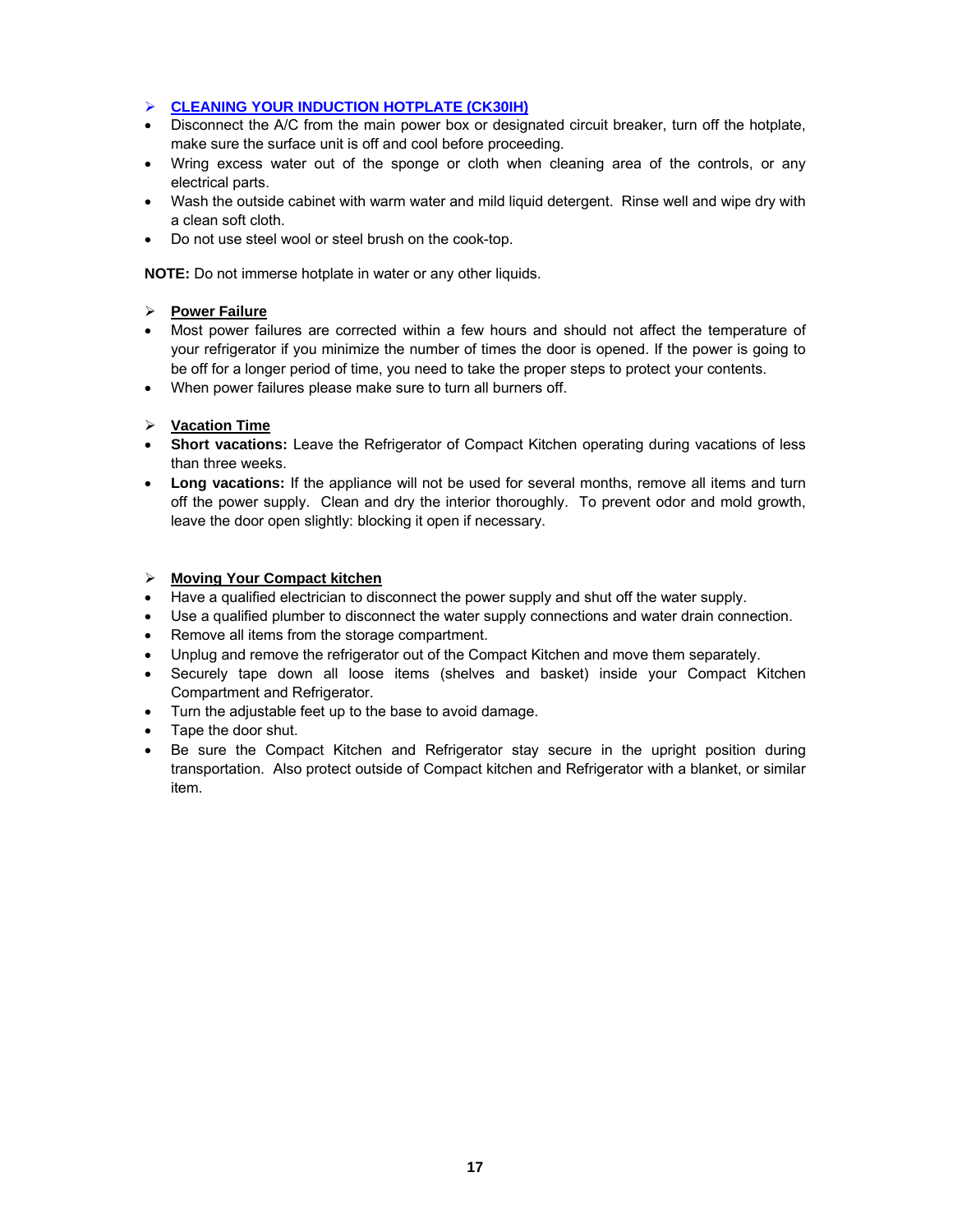## **PROBLEMS WITH YOUR COMPACT KITCHEN?**

You can solve many common Compact Kitchen problems easily, saving you the cost of a possible service call. Try the suggestions below to see if you can solve the problem before calling the servicer.

| <b>PROBLEM</b>                                     | <b>POSSIBLE CAUSE</b>                              |
|----------------------------------------------------|----------------------------------------------------|
| COMPACT KITCHEN does not operate.                  | Not connected to power supply.                     |
|                                                    | The circuit breaker tripped or blown fuse.         |
| The Refrigerator does not operate                  | Not connected to power supply.                     |
|                                                    | The circuit breaker tripped or blown fuse.         |
|                                                    | The temperature control knob is set in "OFF"       |
|                                                    | position.                                          |
| The Refrigerator turns on and off frequently.      | The room temperature is hotter than normal.        |
|                                                    | The door is opened too often.                      |
|                                                    | The door is not closed completely.                 |
|                                                    | The temperature control is not set correctly.      |
|                                                    | The door gasket does not seal properly.            |
| Vibrations.                                        | Check to assure that the refrigerator is leveled.  |
| The Refrigerator seems to make too much noise.     | The rattling noise may come from the flow of the   |
|                                                    | refrigerant, which is normal.                      |
|                                                    | As each cycle ends, you may hear gurgling          |
|                                                    | sounds caused by the flow of refrigerant.          |
|                                                    | Contraction and expansion of the inside walls      |
|                                                    | may cause popping and crackling noises.            |
|                                                    | The refrigerator is not leveled.                   |
| The refrigerator door will not close properly.     | The refrigerator is not leveled.                   |
|                                                    | The gasket is dirty.                               |
|                                                    | The shelves are out of position.                   |
| Burners will not maintain a rolling boil or frying | You must use pans that are absolutely flat.        |
| rate is not fast enough.                           | Pan bottom should closely match the diameter of    |
|                                                    | the burners selected.                              |
| Foods cook slowly                                  | Improper cookware being used.                      |
| Burners do not operate                             | The circuit breaker tripped or blown fuse.         |
|                                                    | The burners are not plug in the receptacle all the |
|                                                    | way.                                               |
|                                                    | The power switch knobs are not set correctly.      |
| Burners control knobs will not turn                | You are not pushing in before turning.             |

# **TROUBLESHOOTING GUIDE**

# **TROUBLESHOOTING GUIDE (CK30IH – INDUCTION HOTPLATE)**

| <b>PROBLEM</b>                                    | <b>POSSIBLE CAUSE</b>                                                         |
|---------------------------------------------------|-------------------------------------------------------------------------------|
| Surface units will not maintain a rolling boil or | You must use pans that are absolutely flat.<br>٠                              |
| frying rate is not fast enough                    | Pan bottoms should closely match the                                          |
|                                                   | diameter of the surface unit selected.                                        |
| Foods cook slowly                                 | Improper cookware being used.                                                 |
| Surface units do not operate                      | You have blown a household fuse or tripped<br>$\bullet$<br>a circuit breaker. |
|                                                   | The surface units are not plugged in all the                                  |
|                                                   | way.                                                                          |
|                                                   | Improper cookware being used.                                                 |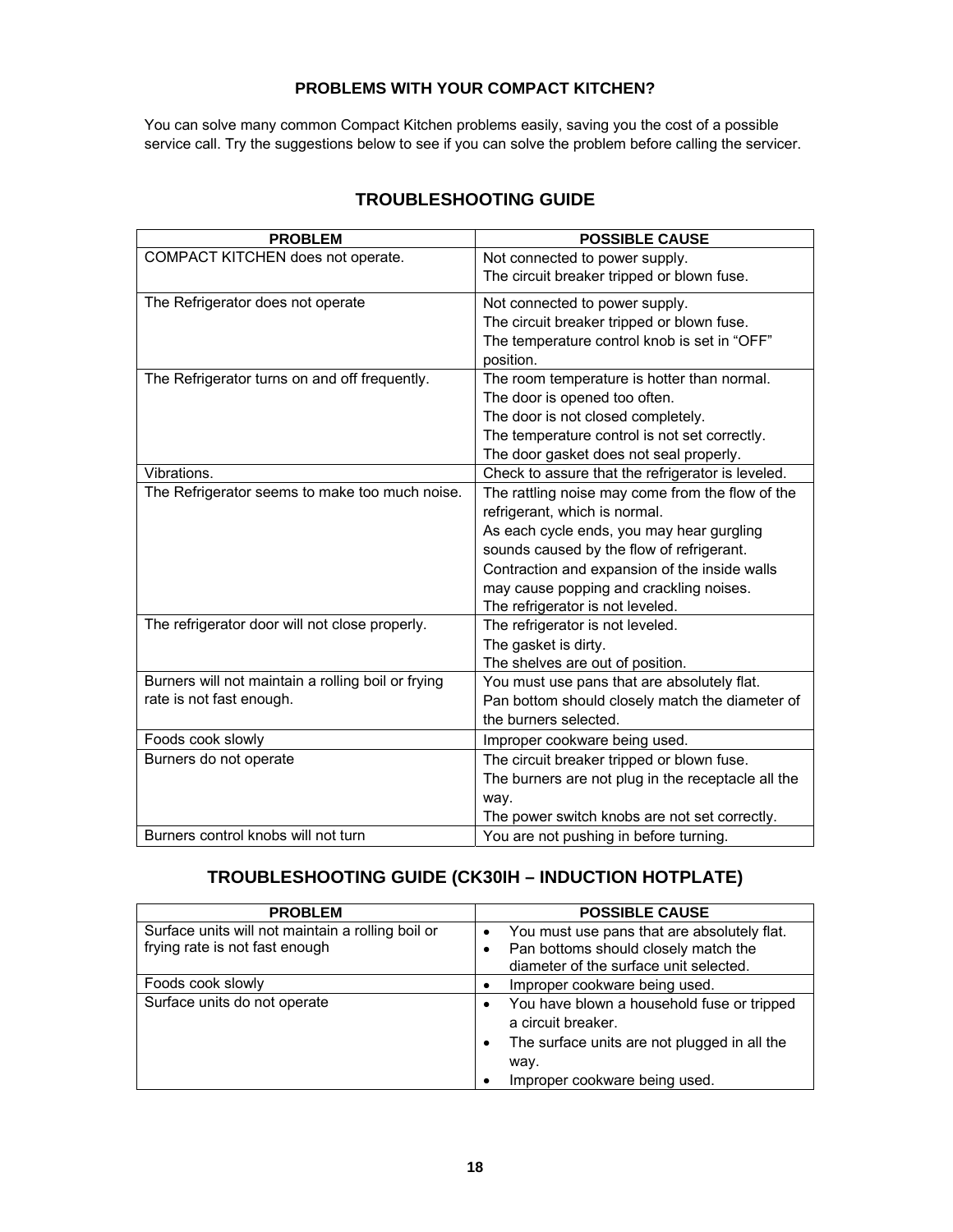# **SERVICE FOR YOUR COMPACT KITCHEN**

We are proud of our customer service organization and the network of professional service technicians that provide service on your Avanti Products appliances. With the purchase of your Avanti Products appliance, you can be confident that if you ever need additional information or assistance, the Avanti Products Customer Service team will be here for you. Just call us toll-free.

#### **AVANTI PRODUCTS CUSTOMER SERVICES**

| Product Information    | Whatever your questions are about our products,    |
|------------------------|----------------------------------------------------|
| 800-323-5029           | help is available.                                 |
| Part Orders            | You may order parts and accessories that will be   |
| 800-220-5570           | delivered directly to your home by personal        |
|                        | check, money order, Master Card, or Visa.          |
| In-Home Repair Service | An Avanti Products authorized service center will  |
| 800-220-5570           | provide expert repair service, scheduled at a time |
|                        | that is convenient for you. Our trained servicers  |
|                        | know your Compact kitchen inside and out.          |

### **WIRING DIAGRAM**



# **(COMPLETE KITCHEN)**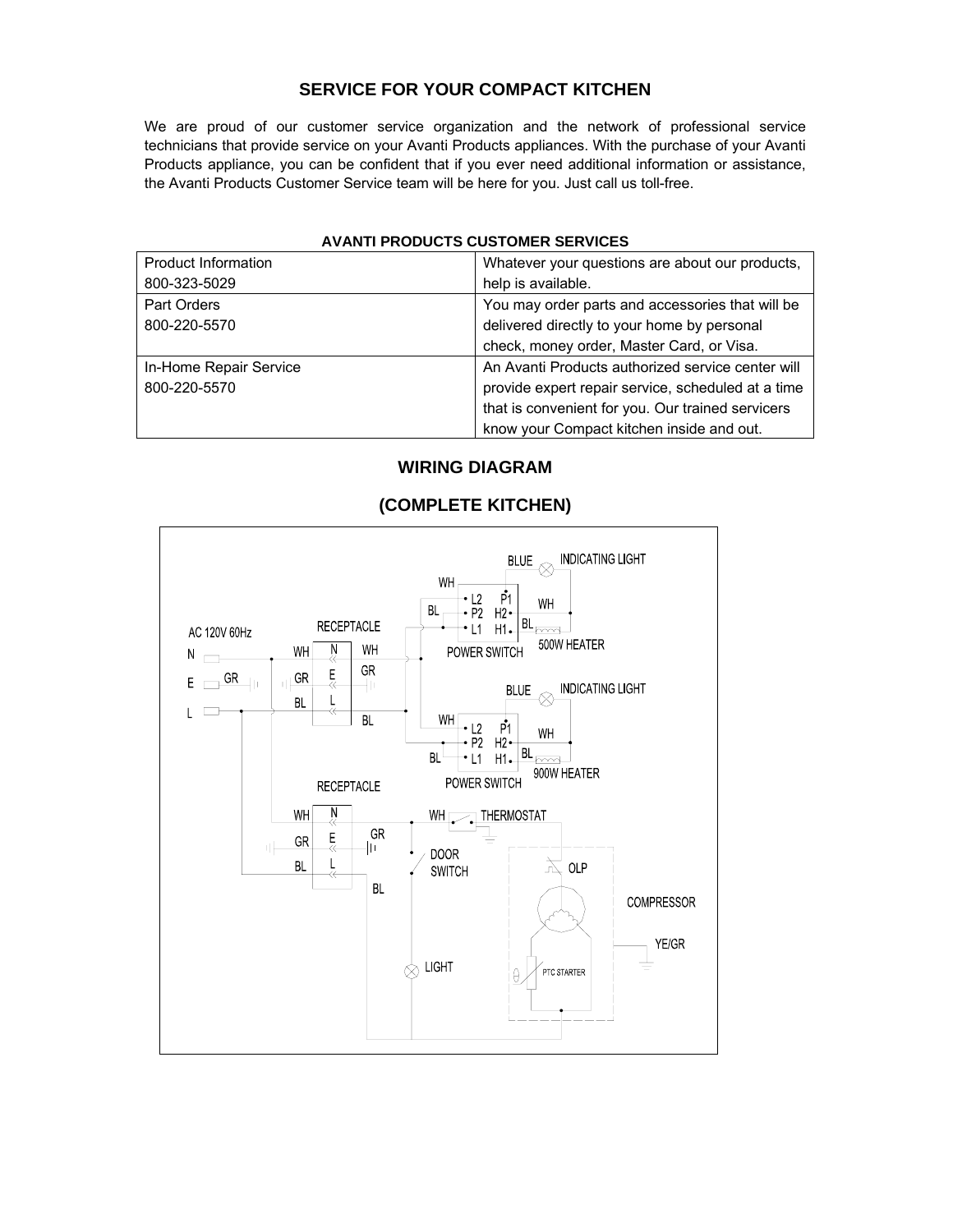## **WHAT IS COVERED LIMITED ONE-YEAR WARRANTY**

For one year from the date of purchase by the original owner, Avanti Products will, at its option, repair or replace any part of the unit, which proves to be defective in material or workmanship under normal use. During this period Avanti Products will provide all parts and labor necessary to correct such defects free of charge, so long as the unit has been installed and operated in accordance with the written instructions in this manual. In rental or commercial use, the warranty period is 90 days. Avanti Products will provide you with a reasonably similar replacement product that is either new or factory refurbished.All Avanti Appliances of 3.5 cubic feet capacity or less must be brought/sent to the appliance service shop for repair.

**YOUR AVANTI PRODUCTS WARRANTY** Staple your sales receipt here. Proof of **original purchase date is needed to obtain service under warranty.** 

# **LIMITED SECOND THROUGH FIFTH YEAR WARRANTY**

For the second through the fifth year from date of original purchase, Avanti Products will provide a replacement compressor free of charge due to a failure. You are responsible for the service labor and freight charges. In rental or commercial use, the limited compressor warranty is one year and nine months. Cost to move the unit to the servicers' shop and back to the user's home, as may be required, are the user's responsibility.

# **WHAT IS NOT COVERED**

- Content losses of food due to spoilage.
- Incidental or consequential damages.
- Parts and labor costs for the following will not be considered as warranty:
- Door springs, and/or frames.
- Inner door panels, door rails and/or door supports.
- Light bulbs and/or plastic housing.
- Plastic cabinet liners.
- Punctured evaporator that voids the warranty on the complete sealed system.
- Shipping and handling costs associated with the replacement of the unit.
- Repairs performed by unauthorized servicers.
- Service calls that do not involve defects in material or workmanship such as customer education, door reversal, or proper installation.
- Service calls that are related to external problems, such as abuse, misuse, inadequate electrical power, accidents, fire, floods, or acts of God.
- Surcharges including but not limited to, any after hour, weekend, or holiday service calls, tolls, ferry trip charges, or mileage expenses for service calls to remote areas, including the State of Alaska.
- Replacement of house fuses or resetting circuit breakers.
- Failure of the product if it is used for other than its intended purpose.
- This warranty does not apply outside the Continental USA.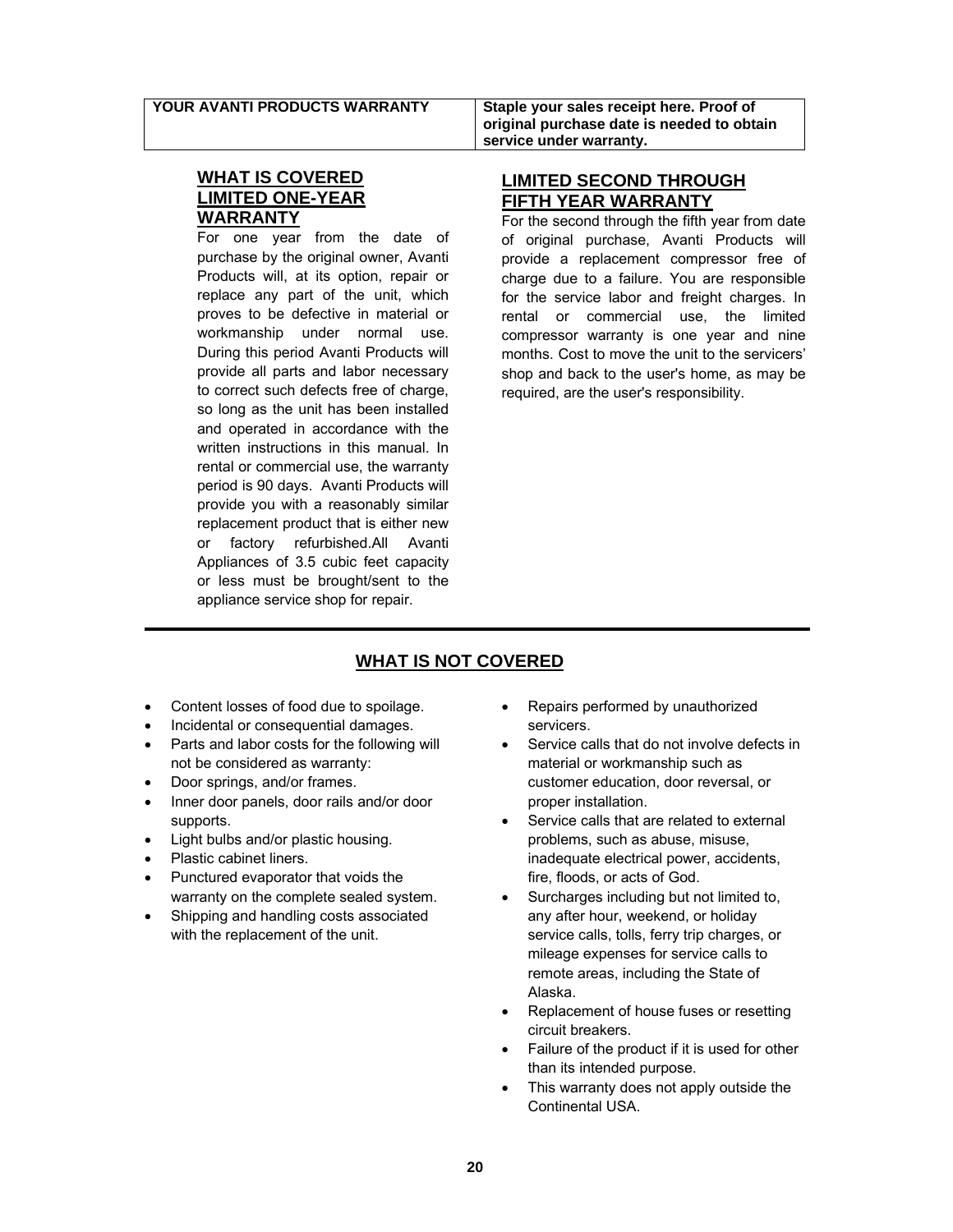# **CARACTERISTICAS (CK30-1 / CK30B / CK30B-1)**



- **1. PANEL TRASERO**
- **2. HORNILLA TRASERA DE 500 VATIOS**
- **3. HORNILLA FRONTAL DE 900 VATIOS**
- **4. GABINETE**
- **5. CONTROL DE TEMP (DE LA HORNILLA TRASERA)**
- **6. LUZ INDICADORA (DE LA HORNILLA TRASERA)**
- **7. LUZ INDICADORA (DE LA HORNILLA FRONTAL)**
- **8. CONTROL DE TEMP (DE LA HORNILLA FRONTAL)**
- **9. REFRIGERADOR**
- **10. FUENTE DE AGUA**
- **11. FREGADERO**
- **12. PARILLAS DEL GABINETE (2)**
- **13. PUERTA DEL GABINETE**
- **14. PATAS NIVELADORAS**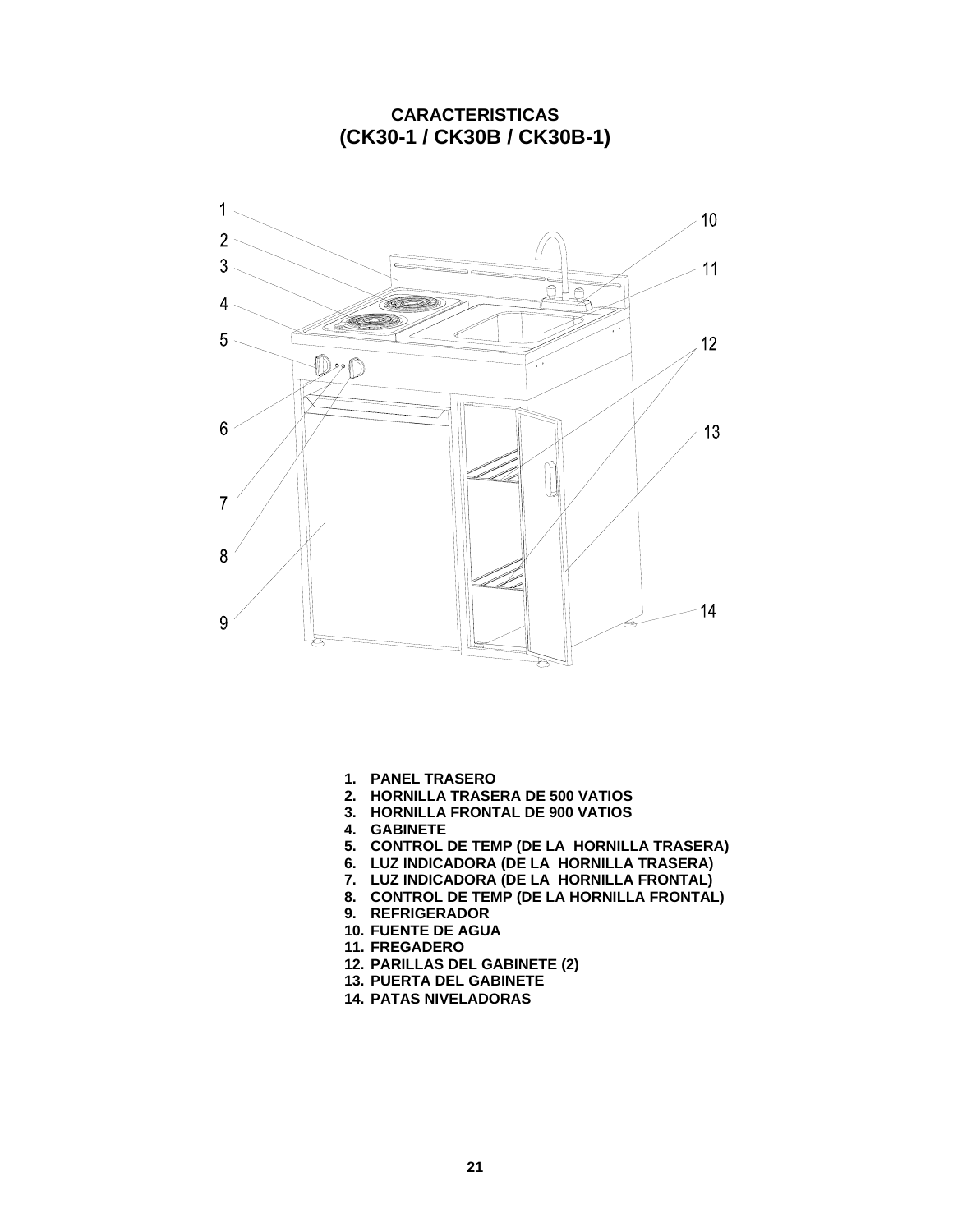# **CARACTERISTICAS (CK30IH)**



- **11. Panel Trasero**
- **12. Plancha de Inducción**
- **13. Panel de Control de la Plancha Inducción**
- **14. Gabinete**
- **15. Refrigerador**
- **16. Fuente de agua**
- **17. Fregadero**
- **18. Parrillas del Gabinete (2)**
- **19. Puerta del Gabinete**
- **20. Patas Niveladoras**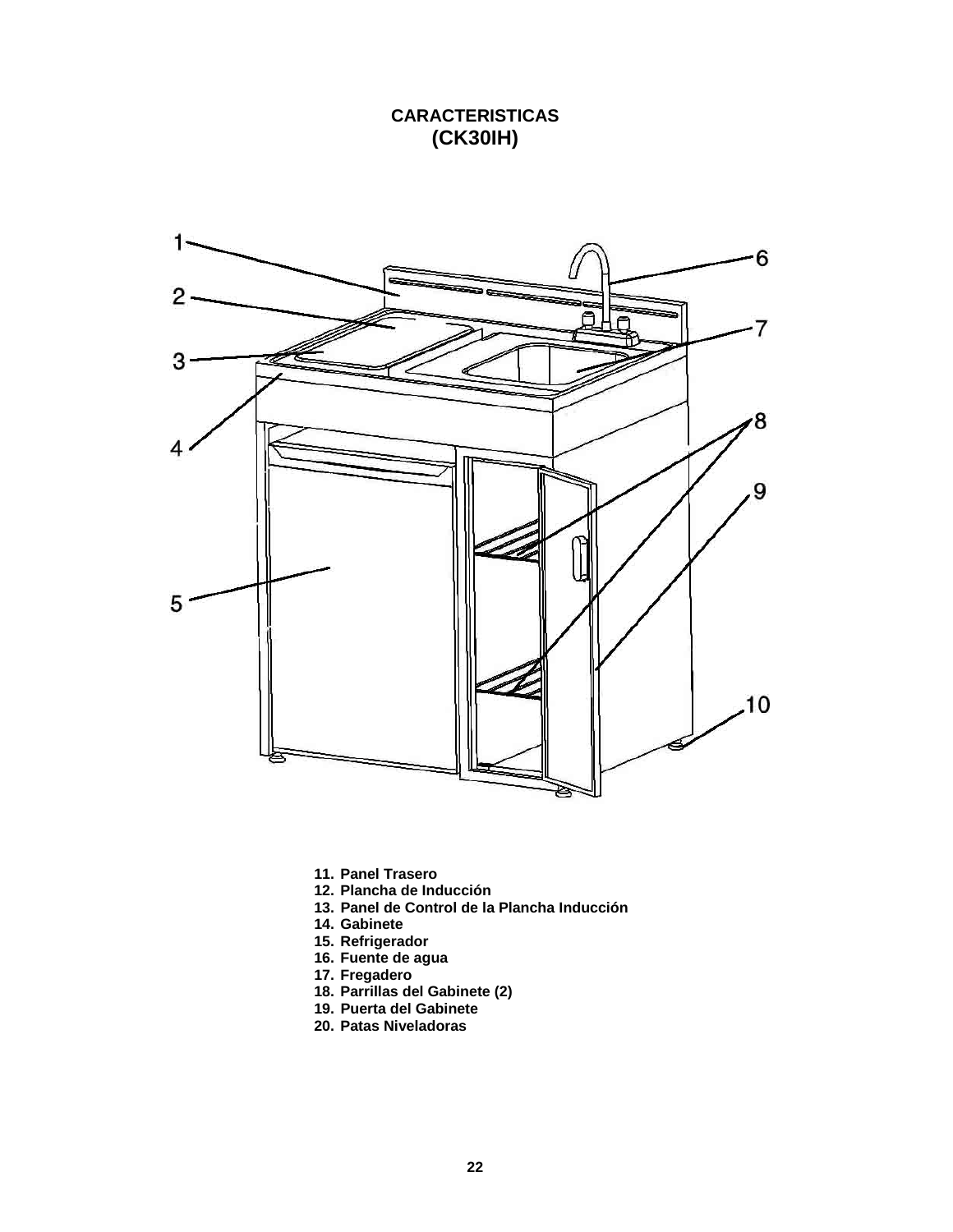# **INSTRUCCIONES EN ESPAÑOL**

| <b>PRECAUCIÓN</b><br>Para reducir el riesgo de incendio, descarga<br>eléctrica, o daño cuando use su<br>electrodoméstico, siga las siguientes                        |               |  |
|----------------------------------------------------------------------------------------------------------------------------------------------------------------------|---------------|--|
|                                                                                                                                                                      | precauciones. |  |
| Lea todas las instrucciones antes de usar su electrodoméstico.                                                                                                       |               |  |
| Peligro o Precaución: Existe el riesgo que los niños queden atrapados.                                                                                               |               |  |
| Niños atrapados o sofocamiento no son un problema del pasado. Los electrodomésticos son<br>٠<br>peligrosos aún si solo los deja en el garaje por un par de días.     |               |  |
| Antes de desechar su electrodoméstico o refrigerador usado: quítele las puertas. Deje las<br>٠<br>repisas en su lugar para evitar que los niños se queden atrapados. |               |  |
| No permita que los niños manejen, jueguen o entren dentro del electrodoméstico.                                                                                      |               |  |
| No limpie su electrodoméstico con líquidos inflamables. Los gases pueden ocasionar fuego o<br>una explosión.                                                         |               |  |
| No guarde ni use gasolina u otros líquidos inflamables cerca de este o de cualquier otro<br>electrodoméstico. Los vapores pueden ocasionar fuego o explosión.        |               |  |
| - Guarde estas instrucciones-                                                                                                                                        |               |  |

# **ADVERTENCIA**

La coneccion de la caja eléctrica debe ser realizada por un electricista profesional y licenciado. También debe cumplir con los códigos locales y estatales.

# **INSTRUCCIONES PARA LA INSTALACION ELECTRICA.**

Primeramente seleccione el receptáculo donde la unidad va a ser conectada.

Asegúrese que la corriente eléctrica del receptáculo que se va a usar esté propiamente desconectada antes de comenzar la instalación. Este receptáculo debe ser usado exclusivamente para esta unidad.

Instale y asegure el conducto eléctrico de metal flexible al orificio de la caja eléctrica de la unidad.

Use un conducto eléctrico de metal flexible (Greenfield) suficientemente largo para llegar desde la unidad hasta el receptáculo de la pared.

Remueva la tapa de la caja eléctrica de la unidad, introduzca los alambres a través del conducto de metal y conecte los alambres a los receptáculos siguiendo los códigos de colores. Asegúrese también de tener la conexión a tierra.

Al otro extremo del conducto eléctrico de metal (Greenfield) asegúrese de conectar al receptáculo de la pared los alambres siguiendo los códigos de colores. Asegúrese de hacer la conexión a tierra.

Reemplace o instale la tapa de la caja eléctrica y conecte el cable de las hornillas y del refrigerador a los receptáculos propiamente designados en la caja eléctrica para su instalación.

### **INSTALACION DEL REFRIGERADOR**

Retire los (plásticos protectores, y tiras engomadas). Limpie el exterior con un trapo suave y seco, y el interior con un trapo húmedo y tibio**.** 

### **UBICACION**

- 1. Seleccione un lugar con un piso firme y nivelado.
- 2. Para un mejor desempeño, nivele el refrigerador utilizando las patas ajustables o tornillos niveladores. Para verificar el nivel, abra la puerta hasta la mitad, debe regresar sola.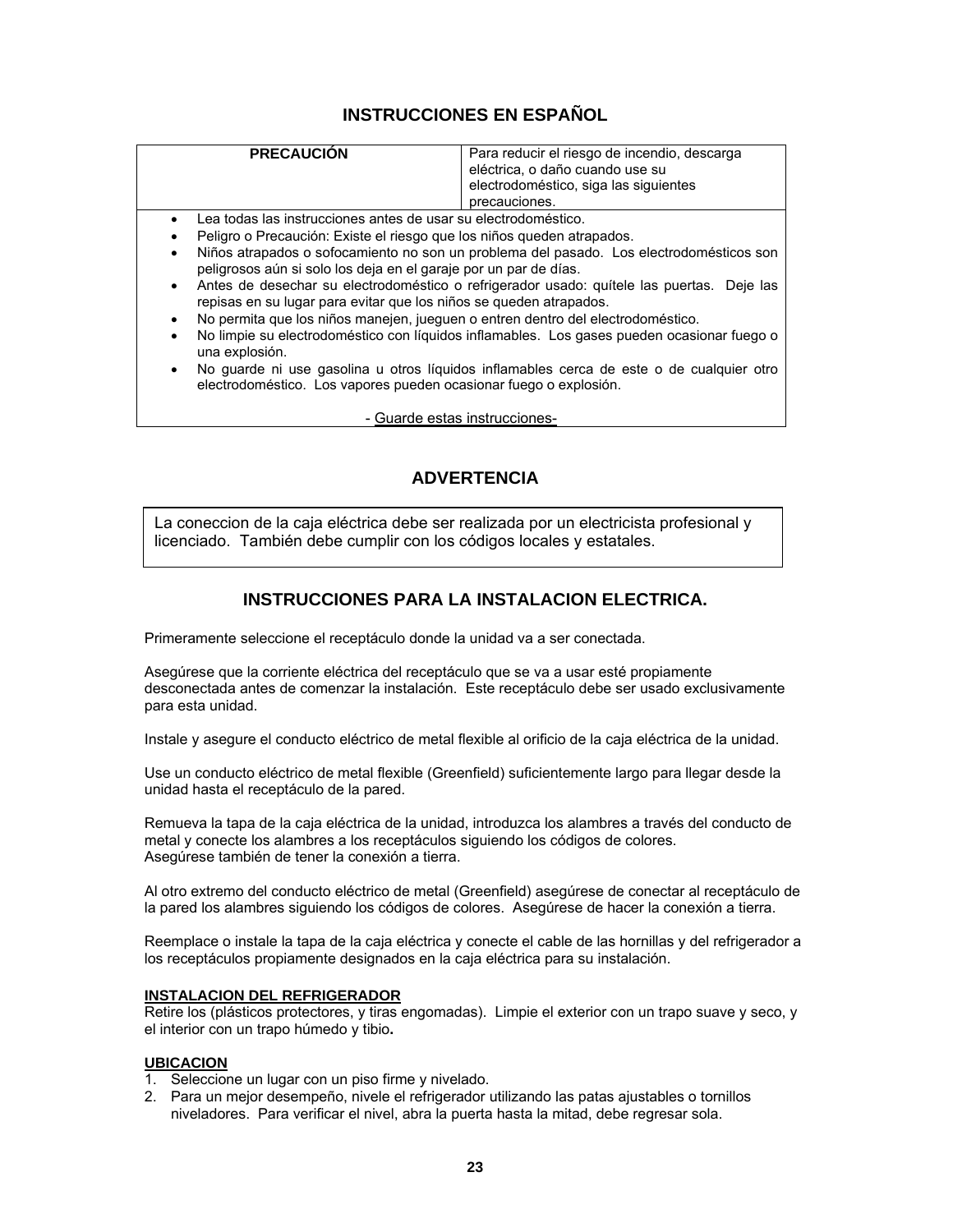### **INSTRUCCIONES PARA LA CONECCION A TIERRA**

Este aparato electrodoméstico debe estar conectado a tierra. En caso de un cortocircuito eléctrico, la conexión a tierra reduce el riesgo de choque eléctrico proporcionando un cable de escape para la corriente eléctrica.

Asegúrese de usar un plomero certificado para la conectar el agua a la unidad.

### **NO USE UN CORDON DE EXTENSION**

Use un tomacorriente de pared exclusivo.

Nunca junto a cualquier otro electrodoméstico en el mismo tomacorriente de pared.

### **ADVERTENCIA IMPORTANTE:**

Un refrigerador vacío es una atracción muy peligrosa para los niños. Quite los sellos magnéticos, puertas o cerraduras de todo electrodoméstico que esté en uso.

### **OPERACION**

El tomacorriente usado debe ser 115-120v con fusible o protección de 15 AMP ó más. Para evitar vibraciones, la unidad debe estar bien nivelada.

Para encender el refrigerador, gire el control de temperatura a la posición que corresponda al enfriamiento deseado. Bajo condiciones normales mueva el control a la posición " 4 ". De otra manera ajuste la temperatura siguiendo las indicaciones señaladas en los gráficos**.** 

### **CONTROL DE TEMPERATURAS**

El control de temperaturas está localizado en el interior del refrigerador. Cuando conecte su refrigerador por la primera vez se recomienda que el botón del control se coloque en la posición " 4 ". Deje el refrigerador trabajar por 20 minutos. La perilla de control se puede graduar desde la posición más calurosa hasta la más fría. Después de un día o dos usted decidirá si el control está graduado correctamente. Hay 8 posiciones incluyendo " OFF ". En la posición " OFF " el motor parará pero la unidad se mantendrá aun con corriente .

### **PERDIDA DE LA FUENTE ELECTRICA**

La mayoría de las perdidas de la fuente eléctrica son solucionadas en pocas horas y no afectan el funcionamiento de su unidad. Minimice el abrir y cerrar la puerta durante ese periodo de tiempo. Si la perdida de la fuente eléctrica se extiende a muchas horas, siga los pasos necesarios para proteger el contenido de su refrigerador.

### **CUIDADOS EN LOS PERIODOS DE AUSENCIA**

Para cortos períodos de ausencia (menos de 21 días) la unidad podrá quedar funcionando. En períodos de ausencia más largos, se aconseja dejar la unidad limpia y desconectada. Saque todo lo que tenga adentro de la unidad y haga y la limpieza general. Deje la puerta entreabierta para que penetre el aire y así evitar la formación de olores.

### **ECONOMIA DE ENERGIA**

Evite dejar por mucho tiempo la puerta abierta. Evite aperturas frecuentes de la puerta. Coloque el botón de control de temperaturas en la posición adecuada.

### **SI USTED SE VA DE VACACIONES**

Saque todos los artículos de la unidad si Ud. se va de vacaciones por un mes o más. Desconecte el refrigerador del tomacorriente de la caja eléctrical y limpielo bien. Deje la puerta abierta para evitar la formación de olores, condensación o moho.

### **COMO CAMBIAR LA DIRECCION DE APERTURA DE LA PUERTA**

En caso de que necesite cambiar el lado de apertura de la puerta, por favor consulte al servicio pos-venta de su localidad o al empleado que le vendió la unidad.

### **PREPARANDO SU COCINA PARA UTILIZARLA POR PRIMERA VEZ**

Coloque el panel trasero utilizando los 3 tornillos incluidos (vea Figura 3).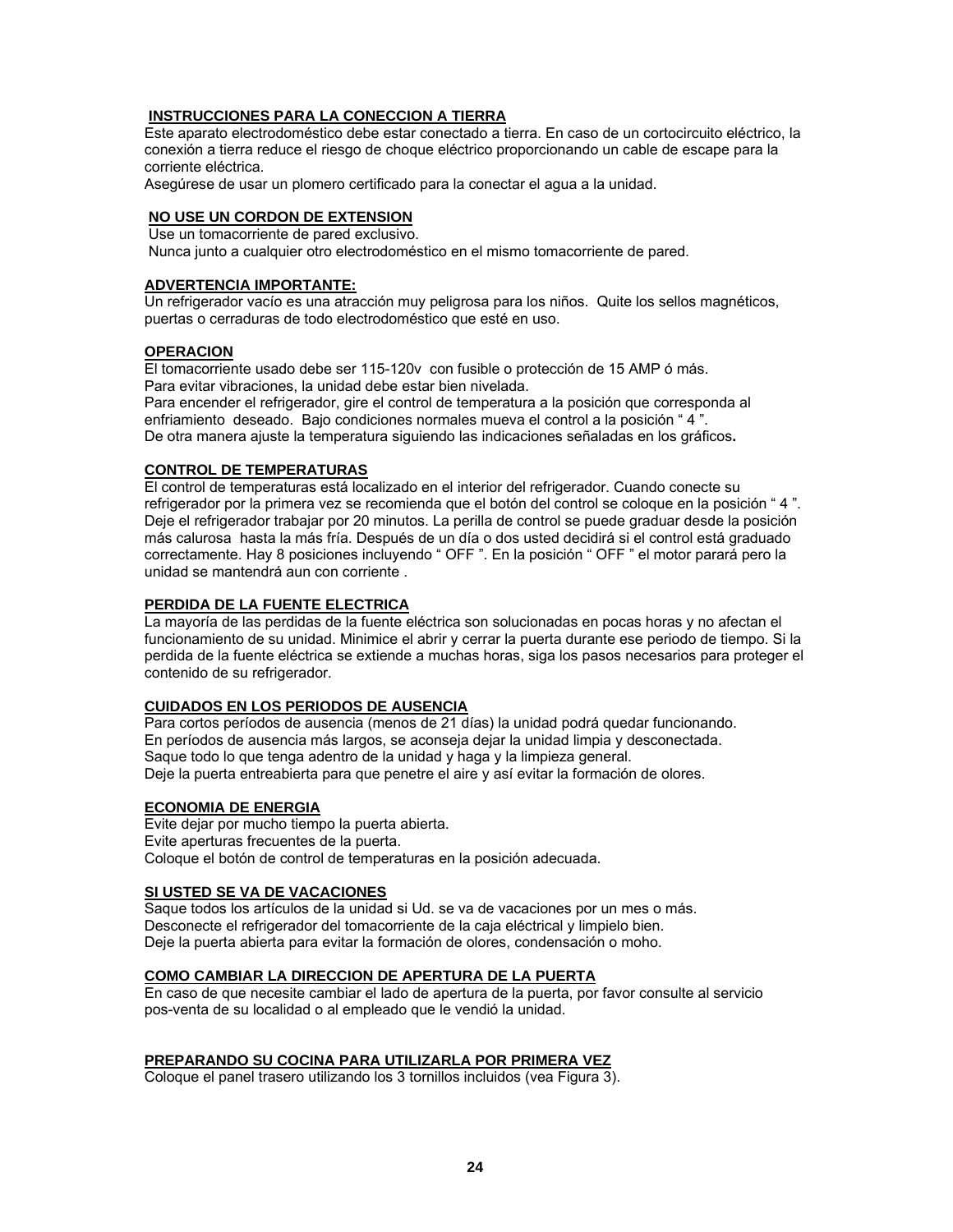### **CONEXION DE LA FUENTE DE AGUA**

# **ADVERTENCIA**

La conexión de la fuente de agua debe ser realizada por un plomero profesional y licenciado. También debe cumplir con los códigos locales y estatales.

- Ciérre la llave maestra del agua.
- Instale las llaves de agua (vea figura 4).
- Conecte las mangueras de suministro de agua (no incluidas a las llaves. Primero la de agua fría, haga lo mismo con el agua caliente.

#### **CONEXION DE DRENAJE (FREGADERO)**

- El filtro viene instalado de fábrica.
- Asegure el sistema de drenaje (vea Fig 5).

#### **INSTALACION DEL REFRIGERADOR**

Su refrigerador viene equipado con su propio manual de instrucciones. For favor léalo antes de colocar el refrigerador en la posición que le corresponde.

Este aparato viene equipado con su propio AC cable. Conecte este cable al receptáculo marcado "Fridge" en la caja eléctrica localizada debajo del gabinete superior de acero inoxidable y hacia la parte posterior. Mueva el refrigerador hacia el espacio designado levantándolo por la parte trasera. Asegúrese que el cordón no se trabe debajo del refrigerador.

Para fijar el refrigerador en su lugar use las aperturas del soporte de metal (vea Fig 6).

### **CAJA ELECTRICA**

Esta unidad viene equipada con una caja eléctrica (vea Fig 8) debajo del gabinete superior. La caja tiene 2 receptáculos, uno marcado "Fridge" donde se conecta el cordón del refrigerador y otro marcado "Burners" para las hornillas. Este último ya viene conectado desde la planta.

#### **FUNCIONAMIENTO DEL REFRIGERADOR**

Lea las instrucciones colocadas dentro de la unidad.

#### **FUNCIONAMIENTO DE LAS HORNILLAS (CK30-1 / CK30B / CK30B-1 / CK36)**

Conecte su mini-cocina al receptáculo de la pared (120V AC/60 ciclos), usando el cordón de la caja eléctrica. (El cordón de las hornillas ha sido conectado en la planta, antes de entregarle su cocina). Su cocina viene con dos hornillas (500 vatios y 900 vatios). Para encender las hornillas, presione y gire el control a la posición deseada.

Los controles de temperatura van de bajo a alto poder. Cuando las hornillas están encendidas, los indicadores de luz localizados en el panel frontal se encenderán.

#### **FUNCIONAMIENTO DE LA PLANCHA DE INDUCCION (CK30IH - SOLAMENTE)**



- 1 Selector de Modo 1 (Temperatura) 6 Selectores de control (Arriba y Abajo)
- 
- 3 Selector de Modo 2 (Potencia en vatios) 8 Indicador de Modo 1 (Temperatura)
- 4 Cancelar programación de reloj  $\overline{9}$  Pantalla electrónica
- 5 Selector de Encendido (ON / OFF) 10 Indicador de Modo 2 (Potencia)
- 
- 2 Reloj 7 Indicador de reloj
	-
	-
	-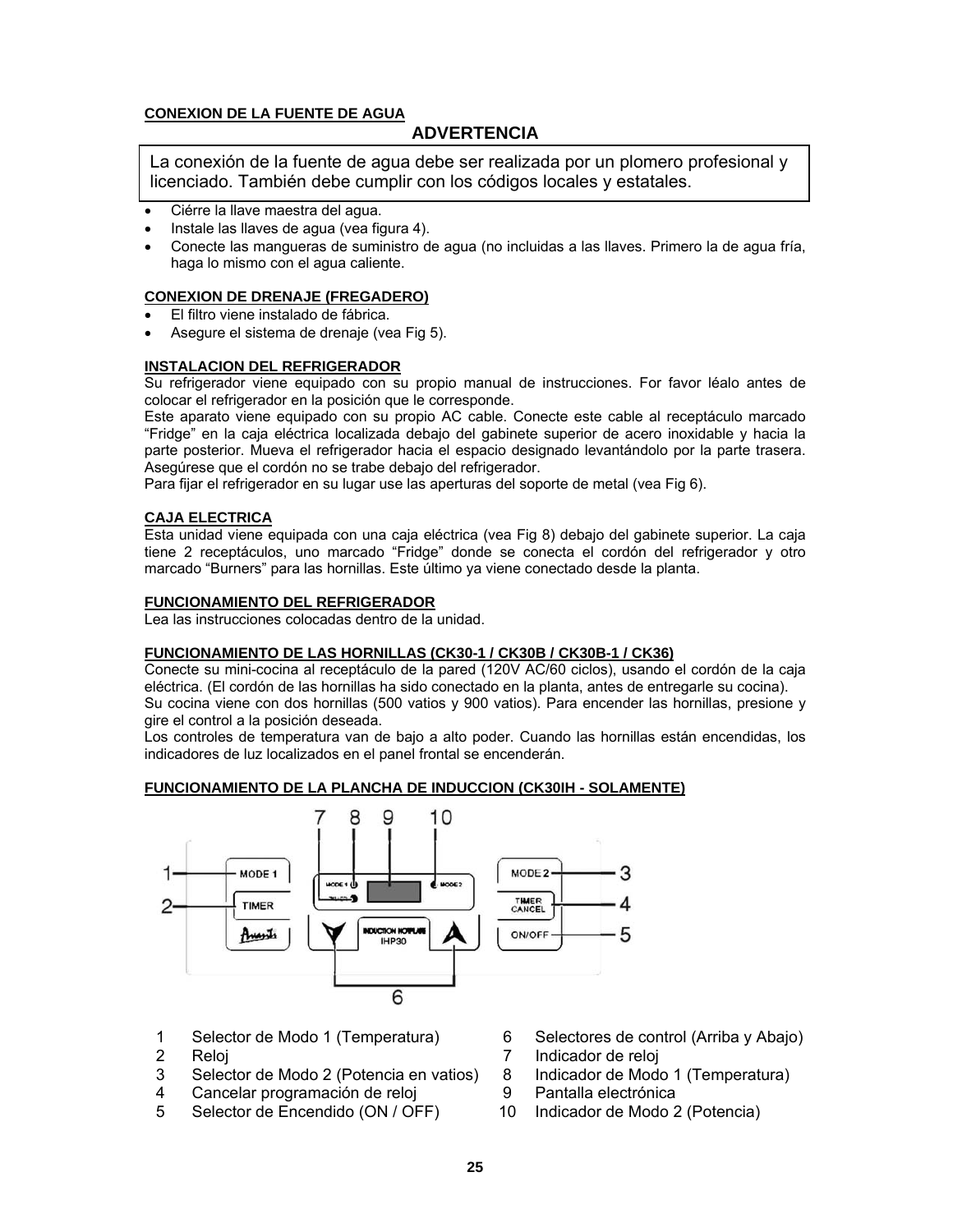### OPERANDO SU PLANCHA DE INDUCCION

• USANDO SU PLANCHA DE INDUCCION

# USANDO EL MEDIDOR DE TIEMPO (SETUP)

Presione el botón marcado "TIMER" para programar el reloj.

Ud. puede seleccionar el tiempo de cocción desde 1 a 59 minutos. Para incrementar el tiempo de cocción en incrementos de 1 minuto, presione el botón "▲" una vez. Para incrementar el tiempo en 10 minutos a la vez, empuje y mantenga presionado el botón "▲" hasta que alcance el tiempo de cocción deseado. Para incrementar el tiempo de cocción en incrementos de 1 hora, presione el botón "▼" una vez.

### APAGANDO EL MEDIDOR DE TIEMPO (CANCEL)

Para cancelar la selección previamente escogida, simplemente presione el botón "TIMER CANCEL".

### FUNCIONES AUTOMATICAS

Su Plancha de Inducción está diseñada con múltiples funciones automáticas de seguridad:

- Reconocimiento de utensilio automático: Un mensaje de error "E1" aparecerá en la pantalla si trata de utilizar ollas o utensilios inapropiados para este electrodoméstico. Cuando este error aparezca, la unidad no funcionará hasta que el utensilio correcto sea usado.
- Apagado automático: Si no presiona ningún botón o la olla o sartén no se saca de la hornilla en un periodo de 150 minutos (2 ½ horas), el calentador se apagará automáticamente.
- Protección de sobrecalentamiento de la olla o sartén: Si la temperatura de la olla o sartén excede el límite máximo, el calentador se apagara automáticamente. Esta función también previene que la comida se queme cuando está asando o dorando alimentos. Para prevenir esto, reduzca la temperatura o ponga un poquito de agua fría en la olla para asegurar que la temperatura se mantenga.
- Protección de sobrecalentamiento de la hornilla: La hornilla esta diseñada con un ventilador incorporado que ajusta la temperatura dentro del calentador. Si el conducto de aire se bloquea o tapa, la hornilla se apagará automáticamente después de 10 alarmas de sonido, avisando al consumidor que hay un problema. Para corregir la situación, limpie el conducto de aire y vuelva a encender la hornilla después de dejarla enfriar por 5 minutos.
- Protección de seguridad de superficie: Si la olla o sartén es removida durante el proceso de cocción, la pantalla mostrará un mensaje de error "E1" y sonará una alarma de sonido. Si en 60 segundos (1 minuto) no coloca una olla o sartén en la hornilla, esta se apagará automáticamente y empezará el procedimiento de enfriamiento de 5 minutos.
- Procedimiento de enfriamiento automático: Después de cada uso y/o cuando la temperatura llega a su máximo, la unidad entrará en el proceso de enfriamiento automático por 5 minutos durante los cuales el ventilador interno enfriará la unidad para evitar el sobrecalentamiento y extender la vida de la unidad.
- Función "Mode 1": (Calentar y cocinar a potencia / temperatura baja).
- Presione el botón marcado "Mode 1" la luz indicadora encenderá intermitentemente.
- Ajuste la temperatura a su gusto presionando los botones marcados con las flechas marcadas arriba y bajo. Puede seleccionar la temperatura a su gusto entre los siguientes:

180º / 220º / 260º / 300º / 340º/ 380º / 420º / 460º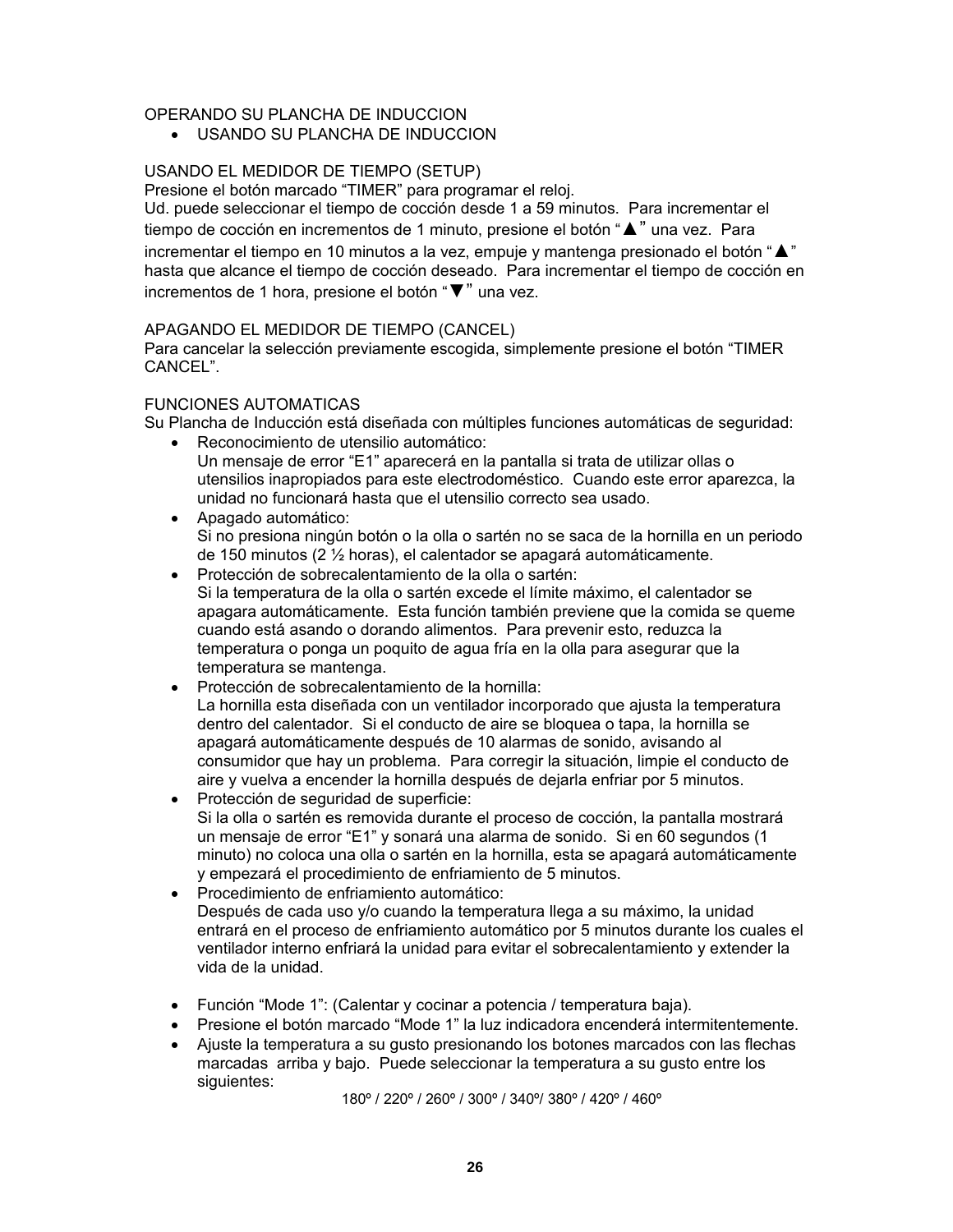- Función "Mode 2": (Cocinar a potencia en vatios).
- Presione el botón marcado "Mode 2", la luz indicadora encenderá intermitentemente.
- Ajuste la temperatura a su gusto presionando los botones marcados con las flechas marcadas arriba y bajo. Puedes seleccionar la potencia a su gusto entre los siguientes:

60w / 200w / 400w / 600w / 800w / 1000w / 1200w / 1400w

### CONSEJOS PARA COCCION

Las características de las ollas y sartenes influencia el desempeño de cualquier sistema de cocción. Por tanto, hacemos énfasis en la importancia de usar el equipo de cocción apropiado.

- Utensilios fabricados de acero de alto grado 18/10, aluminio, vidrio y o cobre no deben ser utilizados en ningún tipo de cocina de inducción.
- Solamente use ollas que tengan el fondo magnético. La parte imantada debe mantenerse pegada al fondo para asegurar que el calor se transfiera entre la hornilla de inducción y la olla).
- Use ollas y sartenes con fondos planos y que tengan tapas que ajusten bien, para conservar la energía y acortar el tiempo de cocción.
- Use ollas y sartenes que sean acordes al tamaño de la hornilla. Una olla que sea un poquito más grande que la hornilla, cubrirá todo el calentador y previene que las salpicaduras caigan en el calentador y se quemen. El usar una olla o sartén más pequeña que la hornilla es un desperdicio de energía.
- Para evitar salpicadura y para asegurar eficiencia máxima, los fondos de las ollas deben estar limpios y secos antes de entrar en contacto con el calentador.
- Limpie cualquier derrame o salpicadura que haya caído en el calentador con un trapo húmedo, lo más pronto posible, antes que se enfríe, así acortará el tiempo de limpieza. Asegúrese que la unidad esté apagada (OFF).

Para prevenir daños, use la olla y sartén correctas, empiece la cocción en la temperatura más alta y luego baje el control de temperatura para continuar la cocción. Nunca deje una olla o sartén vacía en la hornilla caliente, o una en la que el líquido se haya evaporado. La olla o sartén podría sobrecalentarse y dañarse o dañar la superficie de la hornilla.

Asegúrese que todos los botones de control estén apagados (OFF) y que las luces indicadoras estén apagadas (OFF) cuando no esté cocinando.

### CUIDADO Y MANTENIMIENTO

### INFORMACION GENERAL

PRECAUCION: Desconecte la unidad del suministro eléctrico antes de limpiar o dar mantenimiento.

- Es aconsejable limpiar la unidad cuando esta esté fría, especialmente cuando vaya a limpiar las partes esmaltadas.
- Evite usar productos de limpieza que contengan una base de cloro o ácido.

### LIMPIEZA DE SU PLANCHA DE INDUCCION

- Apague la hornilla, desconecte la unidad del suministro eléctrico A/C del enchufe de pared o interruptor, asegúrese que la superficie de la unidad este fría antes de proceder.
- Exprima la esponja o trapito cuando limpie el área de los controles, o cualquier parte eléctrica.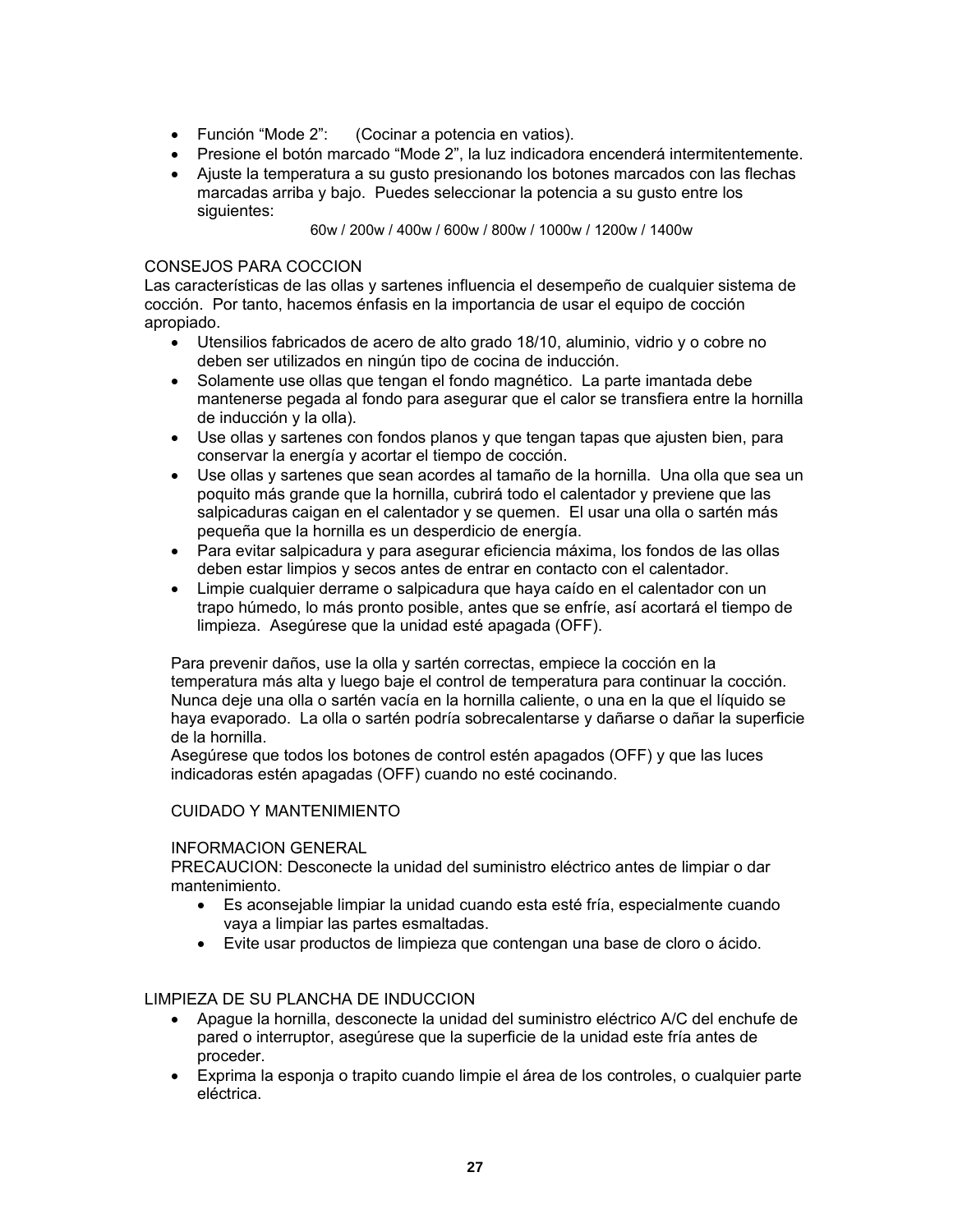- Limpie la parte externa con agua tibia y un detergente líquido suave. Enjuague bien y seque con un trapito limpio y suave.
- No use la esponja de metal o cepillo de metal en la superficie.

NOTA: No sumerja la unidad en agua ni otros líquidos.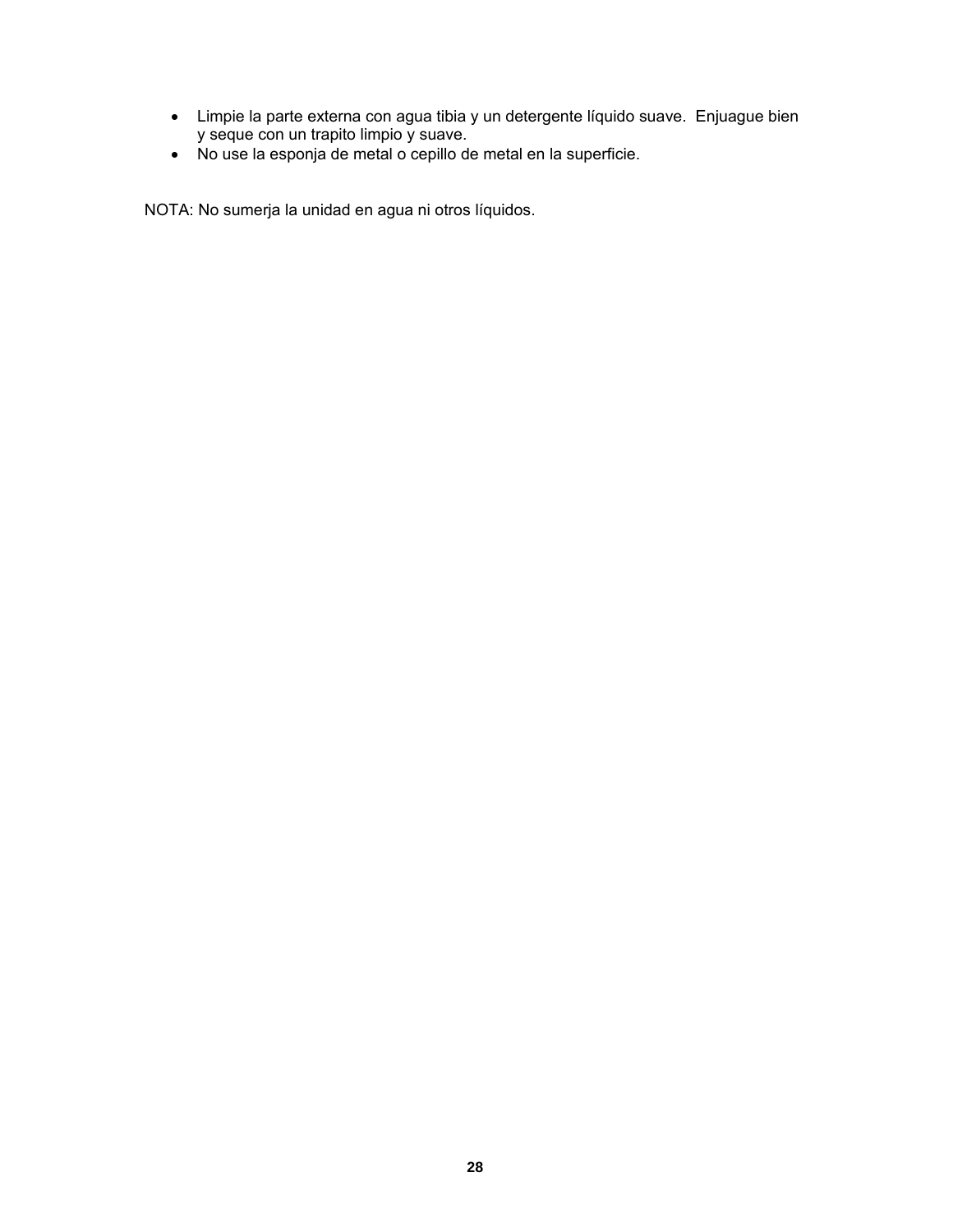| <b>PROBLEMA</b>              | <b>CAUSAS PROBABLES</b>               | <b>SOLUCION</b>                         |
|------------------------------|---------------------------------------|-----------------------------------------|
| El refrigerador no funciona. | Falta de energía.                     | Verifique el fusible.                   |
|                              | Tomacorriente defectuoso.             | Substitúvalo o arréglelo.               |
|                              | Control de temperaturas en la         | Girar el botón en la posición correcta. |
|                              | posición " O ".                       | Conéctelo.                              |
|                              | Enchufe desconectado.                 |                                         |
| La refrigeración es          | Botón de control de temperatura en la | Observe las instrucciones.              |
| insuficiente.                | posición incorrecta.                  |                                         |
|                              | Elevada frecuencia de apertura de la  | Evite abrir la puerta demasiado.        |
|                              | puerta.                               |                                         |
| Ruidos anormales.            | Expansión del gas en el evaporador.   | Normal.                                 |
|                              | Tubos en contacto con gabinetes o     |                                         |
|                              | paredes.                              | Aléjelos.                               |
| El refrigerador no funciona  |                                       | Enchufe el cordón del refrigerador en   |
|                              |                                       | la caja eléctrica a la posición         |
|                              |                                       | marcada "Fridge".                       |

# **IRREGULARIDADES CON EL FUNCIONAMIENTO DEL REFRIGERADOR**

### **IRREGULARIDADES CON EL FUNCIONAMIENTO DE LAS HORNILLAS**

| <b>PROBLEMA</b>            | <b>CAUSAS PROBABLES</b>             | <b>SOLUCION</b>                       |
|----------------------------|-------------------------------------|---------------------------------------|
| Olor a quemado             | Acumulación de residuo de alimentos | Limpie las hornillas                  |
|                            | en las hornillas                    |                                       |
| Las hornillas no encienden | La unida esta desconectada adentro. | Enchufe el cordón de las hornillas en |
|                            |                                     | la caja eléctrica.                    |
| Solamente un elemento se   | El control de temperatura para la   | Seleccione el control de temperatura  |
| calienta.                  | hornilla correspondiente no esta    | que le corresponde.                   |
|                            | encendido.                          |                                       |
| Nada funciona              | Todos los cordones están            | La unidad no esta conectada al        |
|                            | desconectados.                      | enchufe de la pared.                  |
|                            |                                     | La caja eléctrica tiene los           |
|                            |                                     | receptáculos abiertos.                |
|                            | Fusible defectuoso.                 | Reemplazar fusible.                   |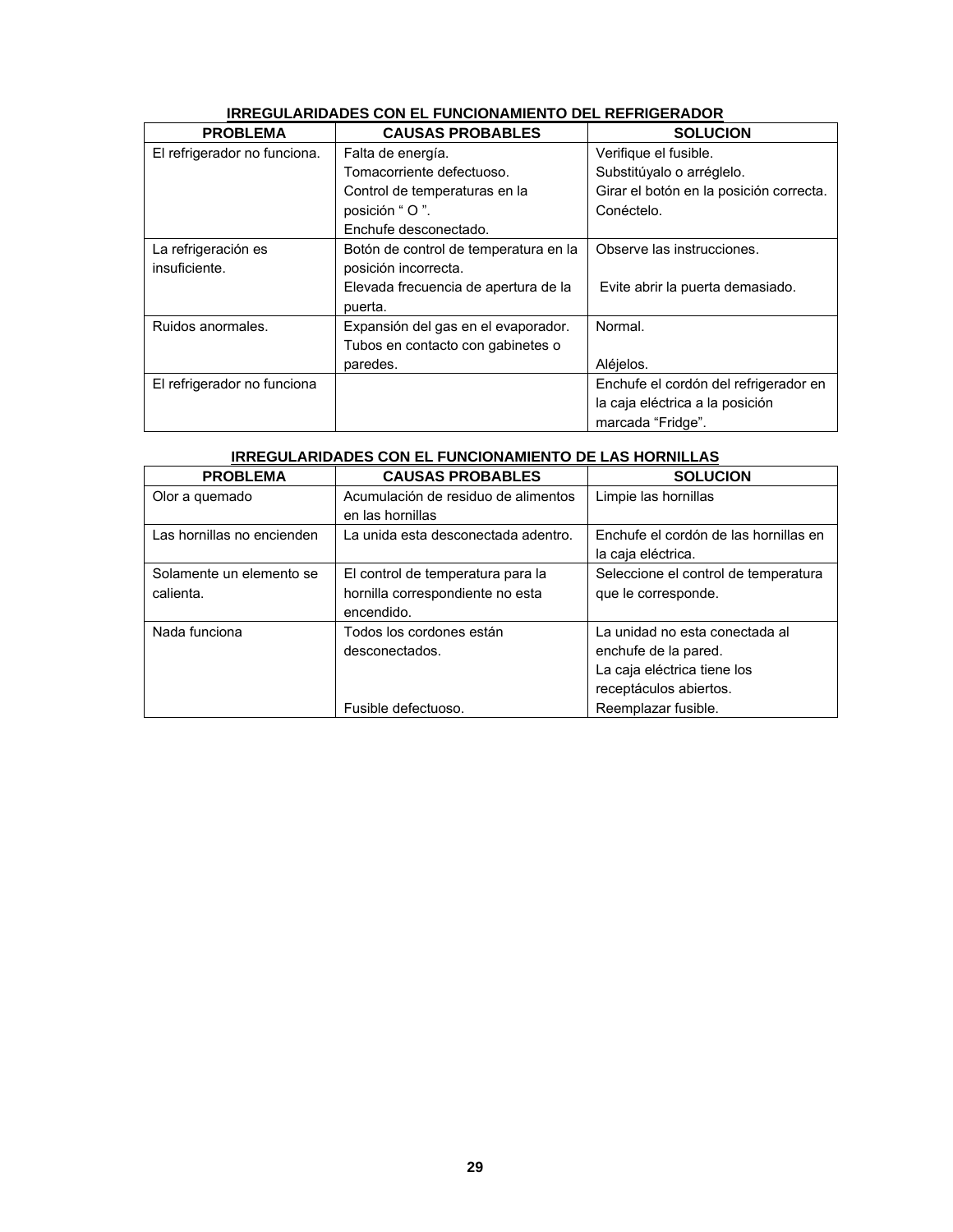(This page left blank intentionally)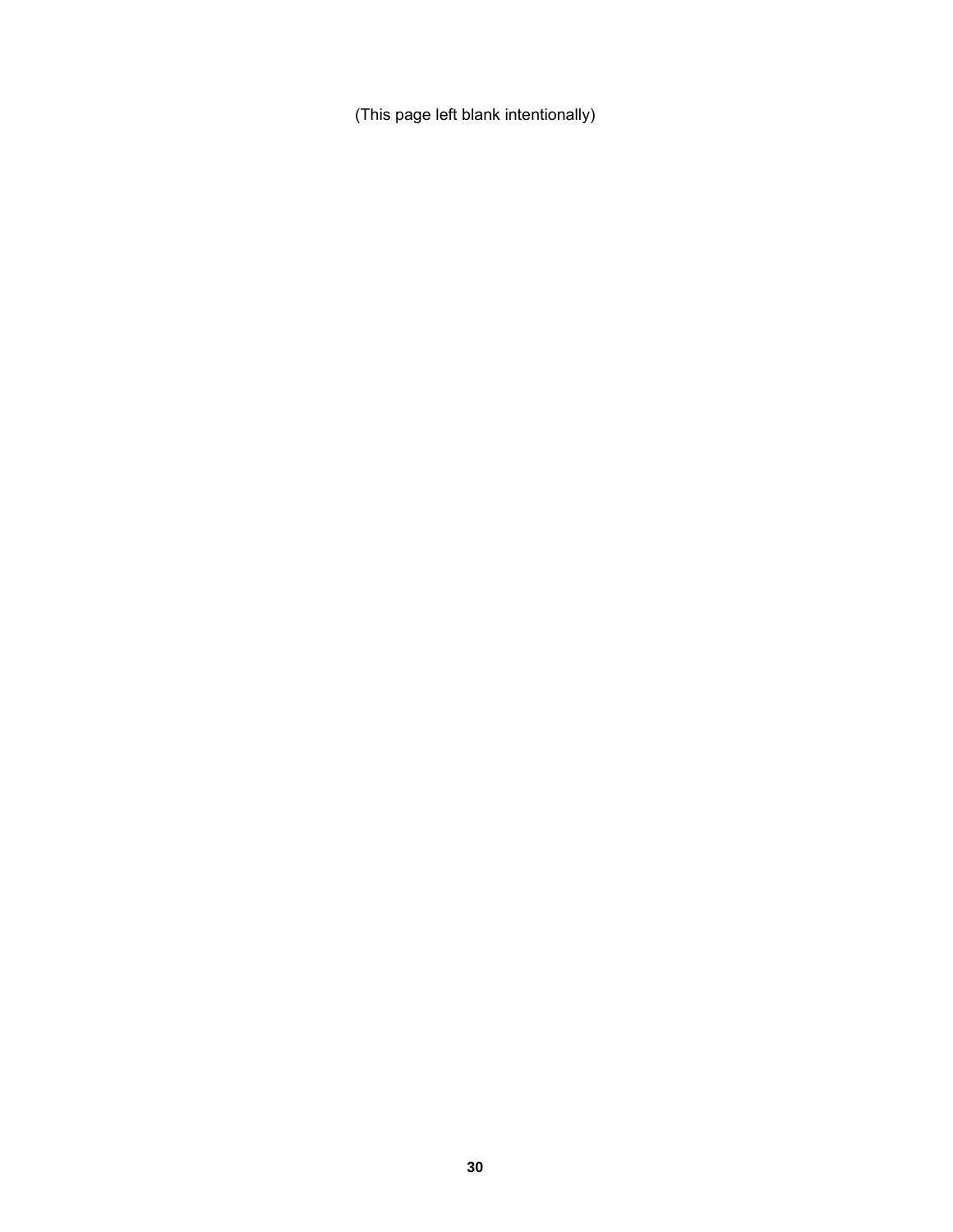### **REGISTRATION INFORMATION**

Thank you for purchasing this fine Avanti product. Please fill out this form and return it within 100 days of purchase and receive these important benefits to the following address: **Avanti Products, A Division of The Mackle Co., Inc. P.O.Box 520604 – Miami, Florida 33152** 

### ¾ **Protect your product:**

We will keep the model number and date of purchase of your new Avanti Products product on file to help you refer to this information in the event of an insurance claim such as fire or theft.

### ¾ **Promote better products:**

We value your input. Your responses will help us develop products designed to best meet your future needs.

| <b>Avanti Registration Form</b>                                                                                                                                                                                                                                                                                                                                                                                                                                 |                                                                                                                                                                                                                                                                                                                                                                                                                                                                                                                                                                                              |  |
|-----------------------------------------------------------------------------------------------------------------------------------------------------------------------------------------------------------------------------------------------------------------------------------------------------------------------------------------------------------------------------------------------------------------------------------------------------------------|----------------------------------------------------------------------------------------------------------------------------------------------------------------------------------------------------------------------------------------------------------------------------------------------------------------------------------------------------------------------------------------------------------------------------------------------------------------------------------------------------------------------------------------------------------------------------------------------|--|
|                                                                                                                                                                                                                                                                                                                                                                                                                                                                 |                                                                                                                                                                                                                                                                                                                                                                                                                                                                                                                                                                                              |  |
| Name                                                                                                                                                                                                                                                                                                                                                                                                                                                            | Model #<br>Serial #                                                                                                                                                                                                                                                                                                                                                                                                                                                                                                                                                                          |  |
| Address                                                                                                                                                                                                                                                                                                                                                                                                                                                         | Store/Dealer Name<br>Date Purchased                                                                                                                                                                                                                                                                                                                                                                                                                                                                                                                                                          |  |
| City<br>Zip<br>State                                                                                                                                                                                                                                                                                                                                                                                                                                            | Occupation                                                                                                                                                                                                                                                                                                                                                                                                                                                                                                                                                                                   |  |
| Area Code<br><b>Phone Number</b>                                                                                                                                                                                                                                                                                                                                                                                                                                | As Your Primary Residence, Do You:<br>$\Box$ Own<br>$\Box$ Rent                                                                                                                                                                                                                                                                                                                                                                                                                                                                                                                              |  |
| Did You Purchase An Additional Warranty:<br>$\square$ Extended<br>$\square$ Food Loss<br>$\Box$ None<br><b>Reason For Choosing This Avanti Product:</b><br>Please indicate the most important factors<br>that influenced your decision to purchase<br>this product.<br>$\Box$ Price<br>$\square$ Product Features<br>$\Box$ Avanti Products Reputation<br>□Product Quality<br>□Salesperson Recommendation<br>□Friend/Relative Recommendation<br>$\Box$ Warranty | Your Age:<br>□under 18 □ 18-25 □ 26-30<br>□31-35<br>$\Box$ 36-50 $\Box$ over 50<br><b>Marital Status:</b><br>$\Box$ Married<br>$\square$ Single<br>Is This Product Used In The:<br>$\Box$ Business<br>$\square$ Home<br><b>How Did You Learn About This Product:</b><br>$\Box$ Advertising<br>$\Box$ In Store Demo<br>□Personal Demo<br>$\Box$ Other<br>Comments <u>superior and the set of the set of the set of the set of the set of the set of the set of the set of the set of the set of the set of the set of the set of the set of the set of the set of the set of the set of t</u> |  |
| $\Box$ Other                                                                                                                                                                                                                                                                                                                                                                                                                                                    |                                                                                                                                                                                                                                                                                                                                                                                                                                                                                                                                                                                              |  |